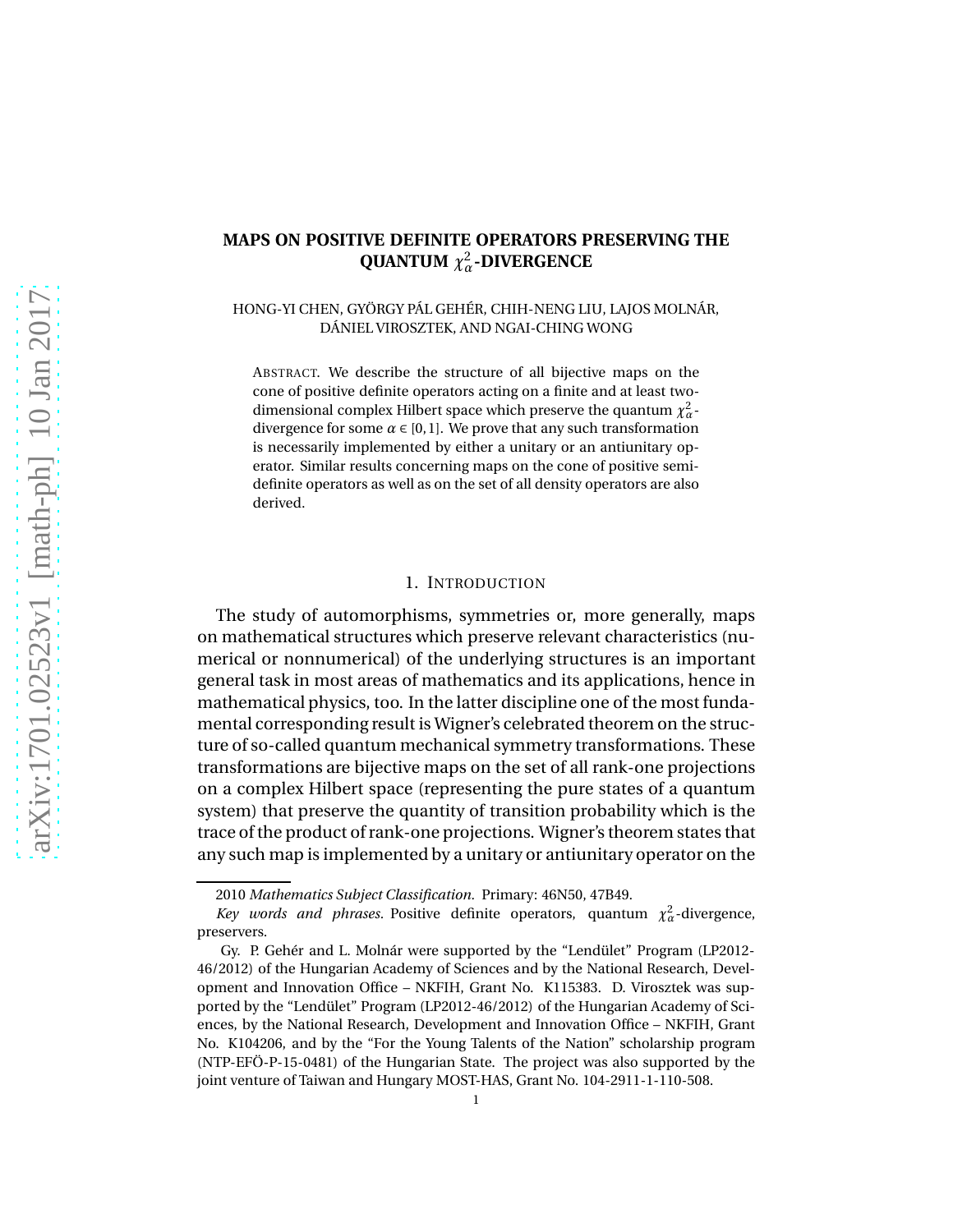underlying Hilbert space. Motivated by this very important result, in a series of papers we presented several results in which we determined the structures of transformations on the sets of density operators or positive (definite or semidefinite) operators that preserve certain kinds of quantum divergence. Below we list those results of ours which are in close connections to the present investigations.

In order to do this, let us first fix the notation. In what follows  $\mathcal{H}$ stands for a finite and at least two-dimensional complex Hilbert space,  $d = \dim \mathcal{H}$ , and we denote by  $\mathcal{L}(\mathcal{H})$  the set of all linear operators on  $\mathcal{H}$ . The symbols  $\mathscr{L}^{sa}(\mathscr{H}), \mathscr{L}^+(\mathscr{H})$  and  $\mathscr{L}^{++}(\mathscr{H})$  stand for the collections of all selfadjoint, positive semidefinite, and positive definite operators on  $\mathcal{H}$ , respectively. The linear space  $\mathcal{L}(\mathcal{H})$  is endowed with the Hilbert-Schmidt inner product  $\langle X, Y \rangle_{HS} = \text{Tr} XY^*$ ,  $X, Y \in \mathcal{L(H)}$ , and  $||.||_{HS}$  denotes the induced norm. We will also consider the operator norm on  $\mathscr{L}(\mathscr{H})$  which is denoted by  $\|.\|_{op}$ . The symbol  $\mathscr{S}(\mathscr{H})$  stands for the set of all density operators on  $\mathcal{H}$ , i.e., the set of all elements in  $\mathcal{L}^+(\mathcal{H})$  with unit trace. The elements of  $\mathcal{S}(\mathcal{H})$  represent the quantum states of the quantum system described by the Hilbert space  $\mathcal{H}$ , hence  $\mathcal{S}(\mathcal{H})$  is also called state space. The set of all nonsingular (i.e., invertible) elements of  $\mathscr{S}(\mathscr{H})$  is denoted by  $\mathscr{M}(\mathscr{H})$  and  $\mathscr{P}_1(\mathscr{H})$  stands for the set of all rank-one projections on  $\mathcal{H}$ .

If *f* : *I* → ℝ is a function defined on an interval *I* ⊂ ℝ, then the corresponding *standard operator function* is the map

$$
f: \{A \in \mathcal{L}^{sa}(\mathcal{H}) : \sigma(A) \subseteq I\} \to \mathcal{L}(\mathcal{H})
$$

$$
A = \sum_{a \in \sigma(A)} aP_a \longrightarrow f(A) := \sum_{a \in \sigma(A)} f(a)P_a,
$$

where  $\sigma(A)$  is the spectrum of *A* and  $P_a$  is the spectral projection corresponding to the eigenvalue *a* of *A*.

Wigner's above mentioned fundamental theorem states that any bijective map  $\phi : \mathcal{P}_1(\mathcal{H}) \to \mathcal{P}_1(\mathcal{H})$  which has the property that

<span id="page-1-0"></span>
$$
\text{Tr}\,\phi(P)\phi(Q) = \text{Tr}\,P Q \qquad (P, Q \in \mathcal{P}_1(\mathcal{H}))
$$

is necessarily of the form

(1) 
$$
\phi(P) = UPU^* \qquad (P \in \mathcal{P}_1(\mathcal{H}))
$$

with some either unitary or antiunitary operator  $U$  on  $\mathcal{H}$ . (There is a vast literature on this celebrated result, we only refer to Sections 0.3, 2.1 and 2.2 in the monograph [\[7\]](#page-21-0) and to the recent elementary proof given in [\[2\]](#page-21-1).)

And now a short summary of our former and relating results follows. We begin with noting that divergences, in particular, relative entropy type quantities are usually defined on the state space or on the cones of positive definite or semidefinite operators depending on the nature of the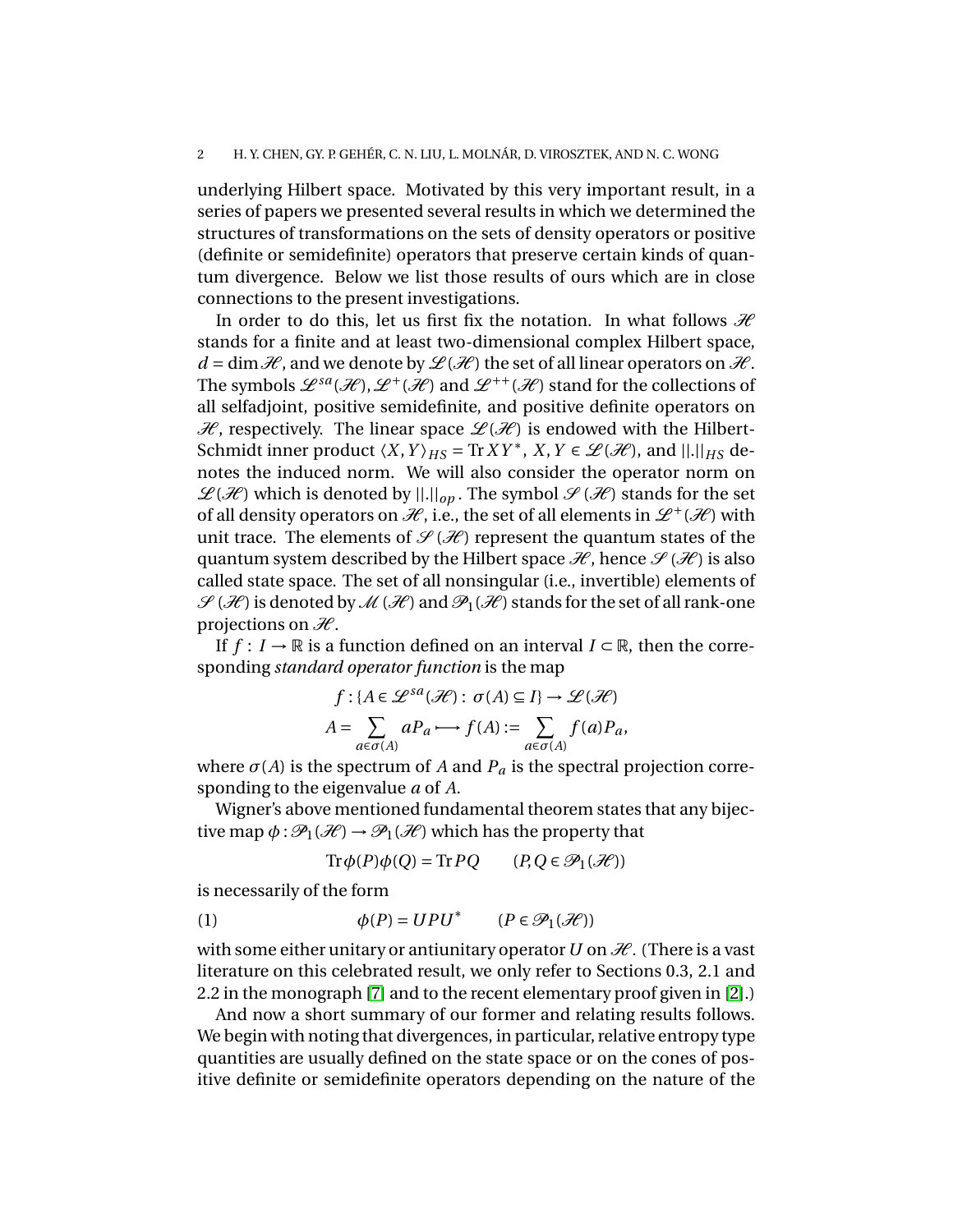problem one considers. Therefore, we investigated the corresponding preserver transformations on all those structures. Obviously, the machinery we used in our arguments to obtain the results heavily depended on which particular structures the maps were defined.

In the paper [\[13\]](#page-22-0) we proved that those (a priori nonbijective) maps on the state space  $\mathscr{S}(\mathscr{H})$  which preserve the (Umegaki) relative entropy have the structure like in Wigner's theorem [\(1\)](#page-1-0), they are all implemented by unitary or antiunitary operators. Next, in [\[11\]](#page-22-1) we presented a far reach-ing generalization of the result in [\[13\]](#page-22-0) by showing that all maps on  $\mathcal{S}(H)$ which preserve a so-called *f* -divergence (*f* being an arbitrary strictly convex real function on the set of nonnegative real numbers) are also unitary or antiunitary similarity transformations. In [\[18\]](#page-22-2) the same conclusion was obtained for the same kind of preservers which are bijective and defined not on the state space but on the whole set  $\mathcal{L}^+(\mathcal{H})$  of positive semidefinite operators. (We also remark that in the very recent paper [\[9\]](#page-21-2) we have made some steps towards the description of quasi-entropy preservers on positive definite cones in the setting of  $C^*$ -algebras but the level of generality of the considered quasi-entropies falls far from what we could consider sufficient.)

In [\[12\]](#page-22-3) we described the structure of all bijective maps on the positive definite cone  $\mathcal{L}^{++}(\mathcal{H})$  which preserve the Bregman divergence corresponding to any differentiable convex function on the positive reals with derivative bounded from below and unbounded from above. In addition, we considered the cases of the particular functions  $x \mapsto x \log x$ ,  $x > 0$  (von Neumann divergence, in other words, Umegaki's relative entropy) and that of  $x \mapsto -\log x$  (Stein's loss). In the former cases the preservers are all unitary-antiunitary conjugations while in the latter one they are conjugations by any invertible linear or conjugate-linear operators on  $\mathcal{H}$ . In the same paper we obtained results of similar spirit concerning maps on  $\mathcal{L}^{++}(\mathcal{H})$  preserving Jensen divergence. Similar investigation was carried out in [\[17\]](#page-22-4) for bijective transformations on the state space preserving Bregman or Jensen divergences.

In the present paper we consider a relatively new and important notion of quantum divergence and determine its preservers. We emphasize in advance that the problem has been a real challenge, the formerly developed techniques have needed to be altered significantly and many new ideas have necessarily had to be brought in. Now, the basic concept of the present paper is the following notion of quantum divergence which was introduced in [\[15\]](#page-22-5), see equation (7) on page 122201-3.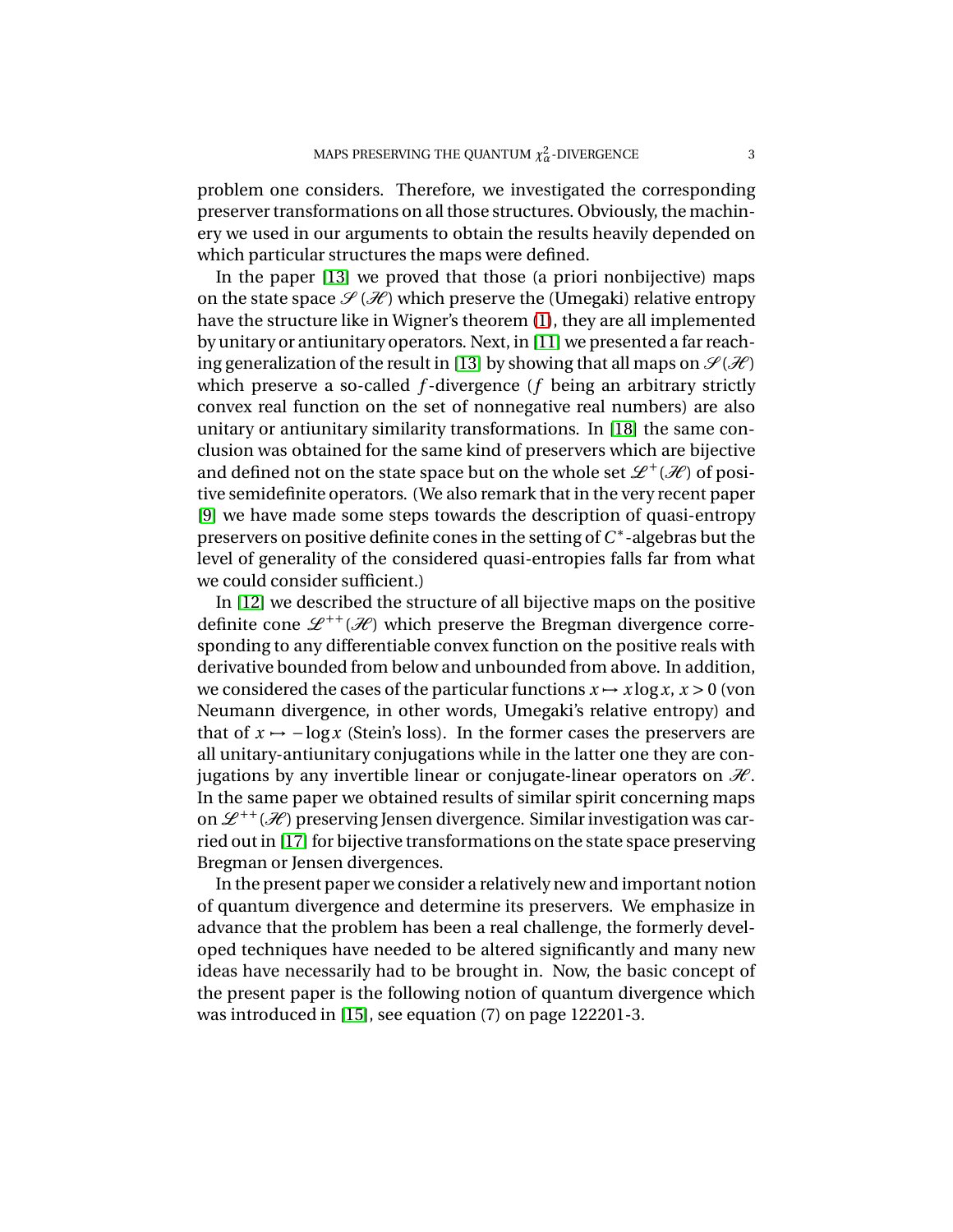<span id="page-3-1"></span>**Definition 1.** *Let*  $\alpha \in [0,1]$ . *The quantum*  $\chi^2_{\alpha}$ -divergence of the operators  $A \in \mathcal{L}^+(\mathcal{H})$ ,  $B \in \mathcal{L}^{++}(\mathcal{H})$  *is defined by* 

$$
K_{\alpha}(A||B) := \text{Tr} B^{-\alpha} (A - B) B^{\alpha - 1} (A - B).
$$

*Clearly, we can also write this as*

<span id="page-3-0"></span>
$$
K_{\alpha}(A||B) = \text{Tr} B^{-\alpha} AB^{\alpha-1} A - 2 \text{Tr} A + \text{Tr} B.
$$

*For a singular*  $B \in \mathcal{L}^+(\mathcal{H})$  *we define* 

(2) 
$$
K_{\alpha}(A||B) := \lim_{\varepsilon \to 0} K_{\alpha}(A||B + \varepsilon I).
$$

*Remark* 2*.* In relation with the above definition we make a few comments. First, concerning the existence of the limit in [\(2\)](#page-3-0) observe the following. In the case of a singular  $B \in \mathcal{L}^+(\mathcal{H})$  one can easily see that if supp(*A*) ⊆ supp(*B*) (supp(*B*) denoting the support of *B* which is the orthogonal complement of its kernel hence equals the range rng (*B*) of *B*), then we have  $K_{\alpha}(A||B) = \text{Tr } B^{-\alpha}(A-B)B^{\alpha-1}(A-B)$ , where the trace is taken over the subspace supp $(B)$  of  $H$ .

If supp(*A*)  $\nsubseteq$  supp(*B*), then we have  $K_{\alpha}(A||B) = \infty$ . Indeed, assume that the sequence  $\{Tr(B+\epsilon_{n}I)^{-\alpha}A(B+\epsilon_{n}I)^{\alpha-1}A\}_{n\in\mathbb{N}}$  is bounded for some sequence  $\{\epsilon_n\}_{n\in\mathbb{N}}$  of positive numbers converging to zero. Since we have

$$
\operatorname{Tr}(B+\epsilon_n I)^{-\alpha} A(B+\epsilon_n I)^{\alpha-1} A = \operatorname{Tr} \left| (B+\epsilon_n I)^{\frac{\alpha-1}{2}} A(B+\epsilon_n I)^{\frac{-\alpha}{2}} \right|^2,
$$

this yields that  $\{(B + \epsilon_n I)^{\frac{\alpha-1}{2}} A(B + \epsilon_n I)^{\frac{-\alpha}{2}}\}_{n \in \mathbb{N}}$  is a bounded sequence in the Hilbert-Schmidt norm and hence it has a convergent subsequence. Without serious loss of generality we may and do assume that already the original sequence itself converges

$$
(B+\epsilon_n I)^{\frac{\alpha-1}{2}}A(B+\epsilon_n I)^{\frac{-\alpha}{2}}\to C.
$$

Since

$$
(B+\epsilon_n I)^{\frac{1-\alpha}{2}} \to B^{\frac{1-\alpha}{2}}, \quad (B+\epsilon_n I)^{\frac{\alpha}{2}} \to B^{\frac{\alpha}{2}},
$$

it immediately follows that

$$
A=B^{\frac{1-\alpha}{2}}CB^{\frac{\alpha}{2}}.
$$

But this implies  $\text{rng}(A) \subset \text{rng}(B)$ , a contradiction. Therefore, we have

$$
K_{\alpha}(A||B) = \begin{cases} \text{Tr}\, B^{-\alpha}(A-B)B^{\alpha-1}(A-B), & \text{if } \text{supp}(A) \subseteq \text{supp}(B) \\ \infty, & \text{otherwise.} \end{cases}
$$

Since

$$
\text{Tr}\,B^{-\alpha}(A-B)B^{\alpha-1}(A-B)=\text{Tr}\left|B^{\frac{\alpha-1}{2}}(A-B)B^{\frac{-\alpha}{2}}\right|^2,
$$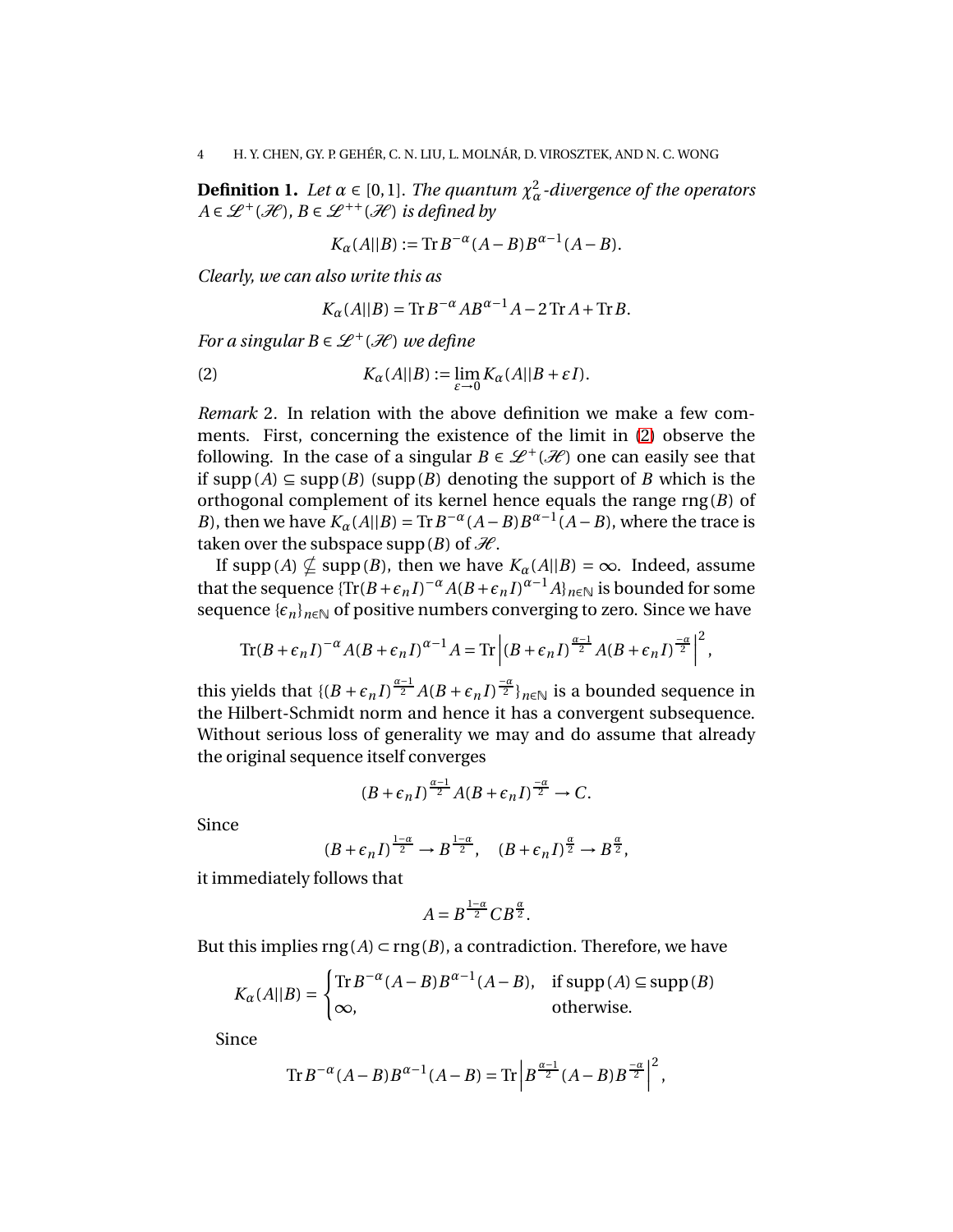it follows easily that  $K_\alpha(A||B) \ge 0$  for any  $A, B \in \mathcal{L}^+(A)$  and  $K_\alpha(A||B) = 0$ holds if and only if  $A = B$ . Therefore, the  $\chi^2_{\alpha}$ -divergence is always nonnegative and take the value 0 only at identical operators. This means that  $K_{\alpha}(.||.)$  is really a divergence or, in other words, a generalized distance measure.

We also note that in the special case where  $\alpha \in \{0,1\}$ , the  $\chi^2_{\alpha}$ -divergence coincides with the so-called *quadratic relative entropy.* The transformations of the state space  $\mathcal{S}(H)$  and those of the set  $\mathcal{M}(H)$  of all nonsingular density operators leaving the quadratic relative entropy invariant have been determined in [\[10\]](#page-22-6), see Theorems 2 and 3.

In the main result of this paper we show that all bijective maps of the positive definite cone  $\mathscr{L}^{++}(\mathscr{H})$  which preserve the  $\chi^2_\alpha$ -divergence for some  $\alpha \in [0,1]$  are unitary or antiunitary similarity transformations.

We remark that in [\[15\]](#page-22-5) an even more general concept of  $\chi^2$ -divergence depending on a function parameter was also defined in the manner of *f* divergences, see equation (10) on page 122201-3. Important properties of these notions (both the more restricted one given in Definition [1](#page-3-1) as well as the just mentioned more general one) were investigated in several further papers. Without presuming to be exhaustive here we refer only to the works [\[3\]](#page-21-3), [\[5\]](#page-21-4), [\[6\]](#page-21-5), [\[14\]](#page-22-7), [\[16\]](#page-22-8).

Before presenting our results we would like to make clear a point. In the light of our structural results given in [\[11\]](#page-22-1) and [\[18\]](#page-22-2) concerning maps preserving *f* -divergences, one may immediately put the question that what about the preservers of the general notion of  $\chi^2$ -divergence. The honest answer is that we do not know. As the reader will see below, compared to the above listed previous results of ours, the description even in the considered case of  $\chi^2_\alpha$ -divergences is remarkably more difficult and more complicated requiring the invention of many new ideas. Presently, we do not see any ways how one can attack the general problem.

# 2. THE MAIN RESULTS

In this section we present the main results of the paper. Select an arbitrary number  $\alpha \in [0,1]$ . It is clear that for any unitary or antiunitary operator  $U$  on  $\mathcal{H}$ , the corresponding conjugation

$$
A \mapsto UAU^* \qquad \left(A \in \mathcal{L}^+(\mathcal{H})\right)
$$

leaves the quantum  $\chi^2_\alpha$ -divergence invariant. In our results we show that the converse statement is also true, i.e., the preservers of the quantum  $\chi^2_{\alpha}$ -divergence are all necessarily unitary or antiunitary conjugations.

The precise formulations of the statements read as follows. We begin with the case of the positive definite cone.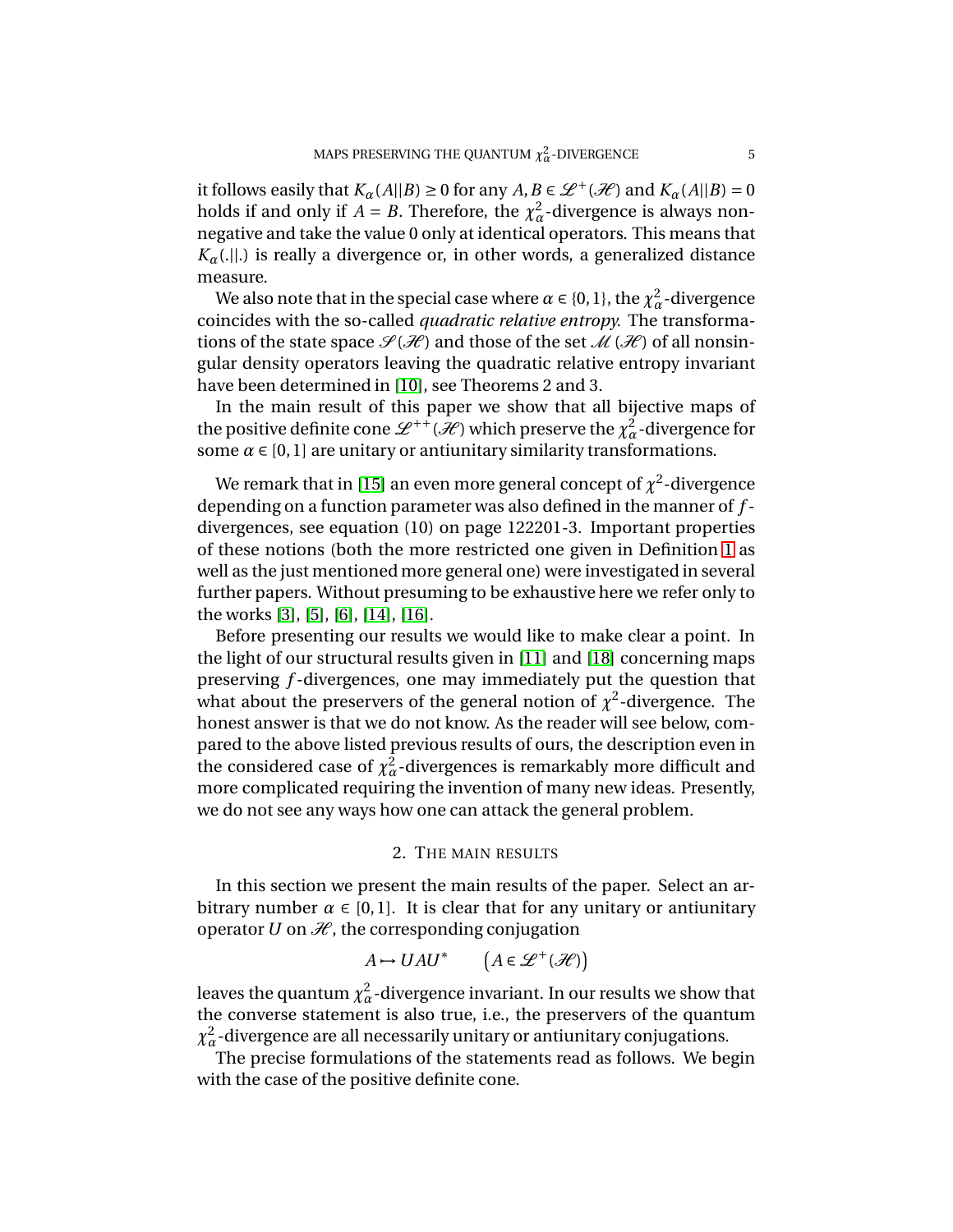<span id="page-5-0"></span>**Theorem 3.** Let  $\alpha \in [0,1]$  be an arbitrary but fixed number and let  $\phi$ :  $\mathscr{L}^{++}(\mathscr{H}) \to \mathscr{L}^{++}(\mathscr{H})$  *be a bijection which preserves the quantum*  $\chi^2$ <sub>*a*</sub>*divergence, that is, satisfies*

 $K_{\alpha}(\phi(A)||\phi(B)) = K_{\alpha}(A||B)$   $(A, B \in \mathcal{L}^{++}(\mathcal{H})$ .

*Then there exists a unitary or an antiunitary operator*  $U : \mathcal{H} \to \mathcal{H}$  *such that*

$$
\phi(A) = UAU^* \qquad \left(A \in \mathcal{L}^{++}(\mathcal{H})\right).
$$

The theorem will be proven in a separate section. We next formulate the corresponding results concerning the cone of positive semidefinit operators and the state space.

<span id="page-5-1"></span>**Proposition 4.** *Let*  $\alpha \in [0,1]$  *be an arbitrary but fixed number and let*  $\phi$ :  $\mathscr{L}^+(\mathscr{H}) \to \mathscr{L}^+(\mathscr{H})$  be a bijection such that

$$
K_{\alpha}(\phi(A)||\phi(B))=K_{\alpha}(A||B)\qquad \big(A,B\in\mathscr{L}^{+}(\mathscr{H})\big).
$$

*Then there is a unitary or an antiunitary operator*  $U : \mathcal{H} \to \mathcal{H}$  *such that* 

$$
\phi(A) = UAU^* \qquad \left(A \in \mathcal{L}^+(\mathcal{H})\right).
$$

<span id="page-5-2"></span>**Proposition 5.** *Let*  $\alpha \in [0,1]$  *be an arbitrary but fixed number and let*  $\phi$ :  $\mathscr{S}(\mathcal{H}) \rightarrow \mathscr{S}(\mathcal{H})$  be a bijection such that

$$
K_{\alpha}(\phi(A)||\phi(B)) = K_{\alpha}(A||B) \qquad (A, B \in \mathcal{S}(\mathcal{H})).
$$

*Then there exists a unitary or an antiunitary operator U :*  $H \rightarrow H$  *such that*

$$
\phi(A) = UAU^* \qquad (A \in \mathcal{S}(\mathcal{H})).
$$

The proofs of the latter two propositions can be obtained by using arguments similar to the ones that we will employ in the proof of Theorem [3.](#page-5-0) Therefore, we will only sketch those proofs in the last part of the next section.

#### 3. PROOFS

This section is devoted to the proofs of our results. However, let us begin with the following remark. We have already mentioned that in our previous works [\[12\]](#page-22-3) and [\[18\]](#page-22-2) we presented structural results concerning maps on the positive definite or semidefinite cones preserving Bregman divergences, or Jensen divergences, or *f* -divergences. Therefore, it is necessary to make it clear that what we obtain in the present paper, our main result Theorem [3](#page-5-0) is a really new result, it is independent from the previous ones. So, we need to verify that the  $\chi^2_\alpha$ -divergences we consider here are neither *f*-divergences (with the exception of the cases  $\alpha = 0$ ,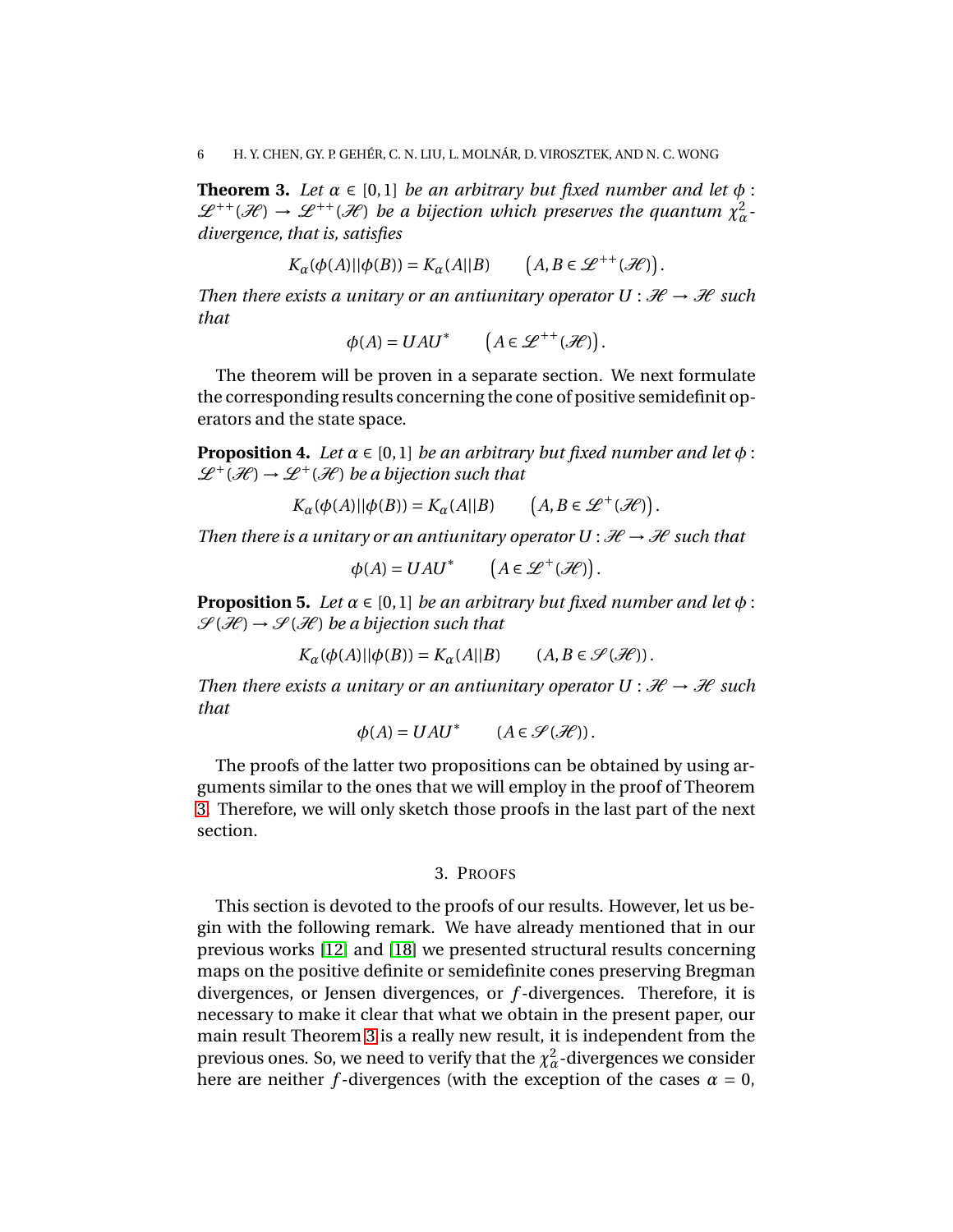$\alpha = 1$ , nor Bregman or Jensen divergences on the set of all positive definite operators.

Indeed, these are very easy to see. As for *f* -divergences (see, e.g., Sec-tion 2 in [\[4\]](#page-21-6)), write  $A = tI$ ,  $t > 0$  and  $B = I$  into

$$
S_f(A||B) = K_{\alpha}(A||B)
$$

and obtain that  $f(t) = (t-1)^2$ ,  $t > 0$ . It then follows that

$$
S_f(A||B) = K_0(A||B)
$$

holds for all  $A, B \in \mathcal{L}^{++}(\mathcal{H})$  which implies that  $\alpha = 0$  or  $\alpha = 1$ .

As for Bregman divergences (see, e.g., Section 1 in [\[12\]](#page-22-3)), we do something similar. We write  $A = tI$ ,  $t > 0$  and  $B = sI$ ,  $s > 0$  into

$$
H_f(A||B) = K_{\alpha}(A||B)
$$

and, for *s* = 1, conclude that *f* is a quadratic function. Letting now *s* vary, we see that the left hand side of the equality above is quadratic in *s*, while the right hand side is not so. This gives a contradiction.

Finally, as for Jensen divergences, it is clear that they are symmetric in their variables while the  $\chi^2_\alpha$ -divergences are not so. Consequently, the results of the present paper are really new. In fact, as can be seen from the arguments to be given below, the proofs are more deep and involved than any of the previous results we have obtained so far in this line of research.

In the next pages we present the proof of Theorem [3.](#page-5-0) For the sake of transparency, we divide it into three parts given in the following three subsections the first two parts being split into several substeps.

<span id="page-6-0"></span>3.1. **Proof of Theorem [3](#page-5-0)** — **part one.** In what follows, let  $\alpha \in [0,1]$  be an arbitrary but fixed number and let  $\phi : \mathcal{L}^{++}(\mathcal{H}) \to \mathcal{L}^{++}(\mathcal{H})$  be a bijective map such that

$$
K_{\alpha}(\phi(A)||\phi(B))=K_{\alpha}(A||B)\qquad \big(A,B\in\mathscr{L}^{++}(\mathscr{H})\big).
$$

In the first part of the proof we show that  $\phi$  is a homeomorphism and it can be extended to a map  $\psi$  on the set  $\mathcal{L}^+(\mathcal{H})$ . (We make a remark here: observe that  $\mathcal{L}^{sa}(\mathcal{H})$  is a finite dimensional linear space, hence there is only one locally convex Hausdorff vector topology on it, the topology of the operator norm, and whenever we use topological notions we always mean that unique topology.) Furthermore, we also verify that the extension  $\psi$  is bijective on  $\mathscr{L}^+(\mathscr{H})$ , it *almost* preserves the  $\chi^2_\alpha$ -divergence (for the definition of this notion see Claim [12\)](#page-11-0), and it preserves the trace.

In what follows we will need the continuity properties of the  $\chi^2_{\alpha}$ divergences what we collect below.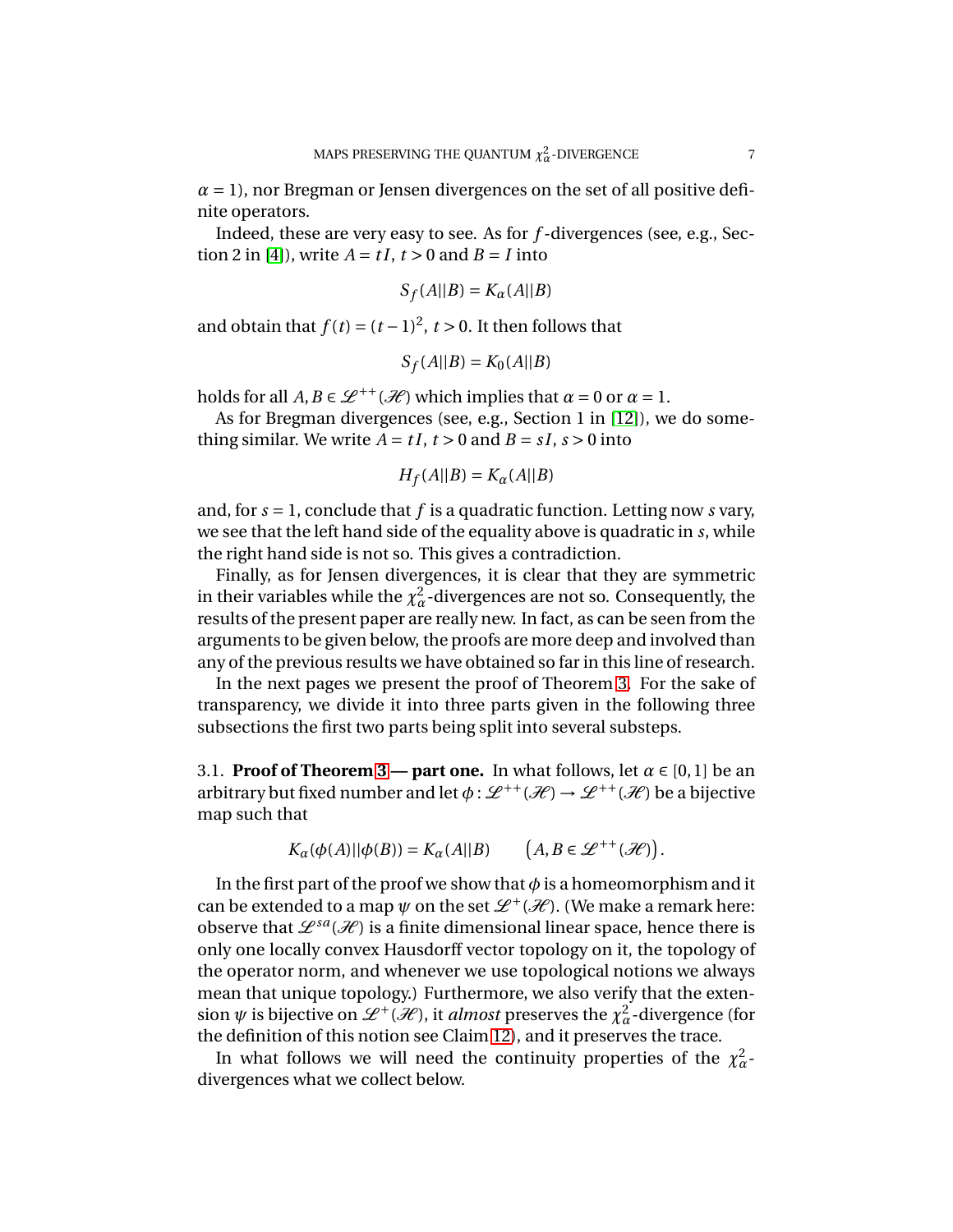### <span id="page-7-0"></span>*Remark* 6*.* First, it is clear that the map

 $K_{\alpha}(.||B): \mathscr{L}^+(\mathscr{H}) \to [0,\infty); A \mapsto K_{\alpha}(A||B) = \text{Tr} B^{-\alpha}(A-B)B^{\alpha-1}(A-B)$ 

is continuous for any fixed *B*  $\in \mathcal{L}^{++}(\mathcal{H})$ , and the map

$$
K_{\alpha}(A||.): \mathcal{L}^{++}(\mathcal{H}) \to [0, \infty); B \to K_{\alpha}(A||B) = \text{Tr} B^{-\alpha}(A - B)B^{\alpha - 1}(A - B)
$$

is continuous for any fixed  $A \in \mathcal{L}^+(\mathcal{H})$ .

We remark that  $K_\alpha(.||.)$  is not continuous in its first variable when the second variable is a singular element of  $\mathcal{L}^+(\mathcal{H})$ . To see this simple statement, let *B* = *P* be a rank-one projection and set  $A_n = P + (1/n)I$  ( $n \in \mathbb{N}$ ), a sequence which converges to  $A = P$ . Then we have  $K_{\alpha}(A_n||B) = \infty$  for all  $n \in \mathbb{N}$  but  $K_{\alpha}(A||B) = 0$ .

We next show that the  $\chi^2_\alpha$ -divergence is not continuous on  $\mathscr{L}^+(\mathscr{H})$  in its second variable. We consider only the case where  $\alpha = 0$  or  $\alpha = 1$ , that is when  $K_\alpha(.||.)$  is an *f*-divergence. In the remaining cases one can argue in a similar way.

In fact, we have the discontinuity already in two-dimension. To this, set

$$
B_n^{1/2} = \begin{bmatrix} 1 & \frac{1}{n} \\ \frac{1}{n} & \frac{2}{n^2} \end{bmatrix}
$$

for every  $n \in \mathbb{N}$  and

$$
P = \begin{bmatrix} 1 & 0 \\ 0 & 0 \end{bmatrix}.
$$

We clearly have  $B_n \to P$  and one can verify

$$
K_0(P||B_n) = 4 + n^2 - 2 + \left(1 + \frac{2}{n^2} + \frac{4}{n^4}\right) \to \infty
$$

although  $K_{\alpha}(P||P) = 0$ .

We mention that this example shows that the statement Proposition 2.12 in [\[4\]](#page-21-6) asserting that the *f*-divergences are continuous on  $\mathcal{L}^+(\mathcal{H})$  in their second variables is false.

We use the above mentioned continuity properties of  $K_\alpha(.||.)$  to prove the following statement.

# <span id="page-7-1"></span>**Claim 7.** *The map*  $\phi$  *is a homeomorphism.*

*Proof.* Since  $\phi$  is a bijection on  $\mathcal{L}^{++}(\mathcal{H})$  preserving the  $\chi^2_{\alpha}$ -divergence, so is its inverse  $\phi^{-1}$ . Therefore, we need only to show that  $\phi$  is continuous. Let  $\{A_n\}_{n\in\mathbb{N}}$  be a sequence in  $\mathcal{L}^{++}(\mathcal{H})$  which converges to some  $A \in \mathcal{L}^{++}(\mathcal{H})$ . By the continuity of the map  $K_{\alpha}(.||A)$ , see Remark [6,](#page-7-0) we have

$$
\lim_{n \to \infty} K_{\alpha} (A_n || A) = K_{\alpha} \left( \lim_{n \to \infty} A_n \middle| \middle| A \right) = K_{\alpha} (A || A) = 0.
$$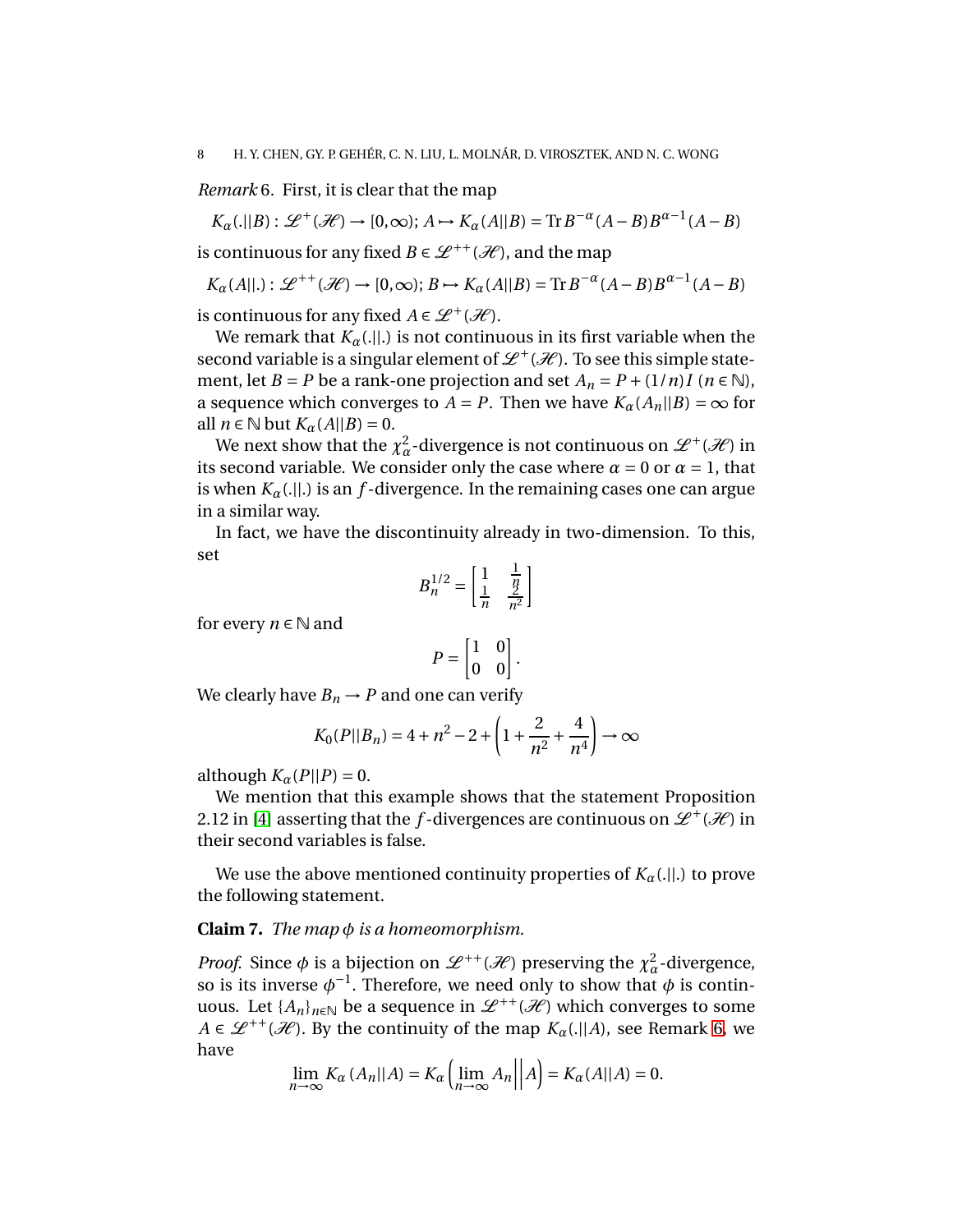Therefore,

$$
\lim_{n\to\infty}K_{\alpha}\big(\phi(A_n)\,||\phi(A)\big)=0.
$$

On the other hand, we compute

<span id="page-8-1"></span>
$$
K_{\alpha} (\phi(A_n) || \phi(A))
$$
  
= Tr  $(\phi(A)^{-\frac{\alpha}{2}} (\phi(A_n) - \phi(A)) \phi(A)^{\frac{\alpha-1}{2}})$   

$$
\cdot (\phi(A)^{-\frac{\alpha}{2}} (\phi(A_n) - \phi(A)) \phi(A)^{\frac{\alpha-1}{2}})^{*}
$$
  

$$
\geq ||\phi(A)^{-\frac{\alpha}{2}} (\phi(A_n) - \phi(A)) \phi(A)^{\frac{\alpha-1}{2}}||_{op}^{2}
$$
  

$$
\geq \frac{||\phi(A_n) - \phi(A)||_{op}^{2}}{||\phi(A)^{\frac{\alpha}{2}}||_{op}^{2}} = \frac{||\phi(A_n) - \phi(A)||_{op}^{2}}{||\phi(A)||_{op}}.
$$

The first inequality holds because the Hilbert-Schmidt norm majorizes the operator norm, and the second inequality holds because of the submultiplicativity of the operator norm. The term  $\left|\left|\phi(A)\right|\right|_{op}$  is independent of *n*, hence we conclude that  $\phi(A_n) \rightarrow \phi(A)$  proving the claim.

The following assertion is a sort of identification lemma relative to the set  $\mathcal{M}(\mathcal{H})$  of all nonsingular states.

<span id="page-8-2"></span>**Lemma 8.** Assume  $A, B \in \mathcal{L}(\mathcal{H})^+$  are such that for all  $C \in \mathcal{M}(\mathcal{H})$  we have

(4) 
$$
K_{\alpha}(A||C) = K_{\alpha}(B||C).
$$

*Then we obtain*  $A = B$ .

*Proof.* By [\(4\)](#page-8-0) we have

<span id="page-8-0"></span>
$$
\operatorname{Tr}\left(C^{-\alpha}AC^{\alpha-1}A\right) - 2\operatorname{Tr} A = \operatorname{Tr}\left(C^{-\alpha}BC^{\alpha-1}B\right) - 2\operatorname{Tr} B
$$

for all *C*  $\in \mathcal{M}(\mathcal{H})$ . Pick arbitrary rank one projection  $P \in \mathcal{P}_1(\mathcal{H})$  and let *Q* = *I* − *P*. For any *t* ∈ (0, 1) insert  $tP + \frac{1-t}{d-1}$ *d*−1 *Q* into the place of *C* in the displayed formula above (*d* is the dimension of  $\mathcal{H}$ ).

First consider the case where  $\alpha = 0$ . We have

$$
\frac{1}{t}\operatorname{Tr}APA + \frac{d-1}{1-t}\operatorname{Tr} AQA - 2\operatorname{Tr} A = \frac{1}{t}\operatorname{Tr} BPB + \frac{d-1}{1-t}\operatorname{Tr} BQB - 2\operatorname{Tr} B
$$

Since the functions  $1, \frac{1}{t}, \frac{1}{1-t}$  $\frac{1}{1-t}$  are linearly independent over the interval (0,1), it follows that

$$
\text{Tr}\,A^2P = \text{Tr}\,APA = \text{Tr}\, BPB = \text{Tr}\, B^2P
$$

holds for every rank-one projection *P* on  $\mathcal H$  which implies  $A^2 = B^2$  and then we deduce  $A = B$ . The same reasoning works for the case where  $\alpha = 1$ .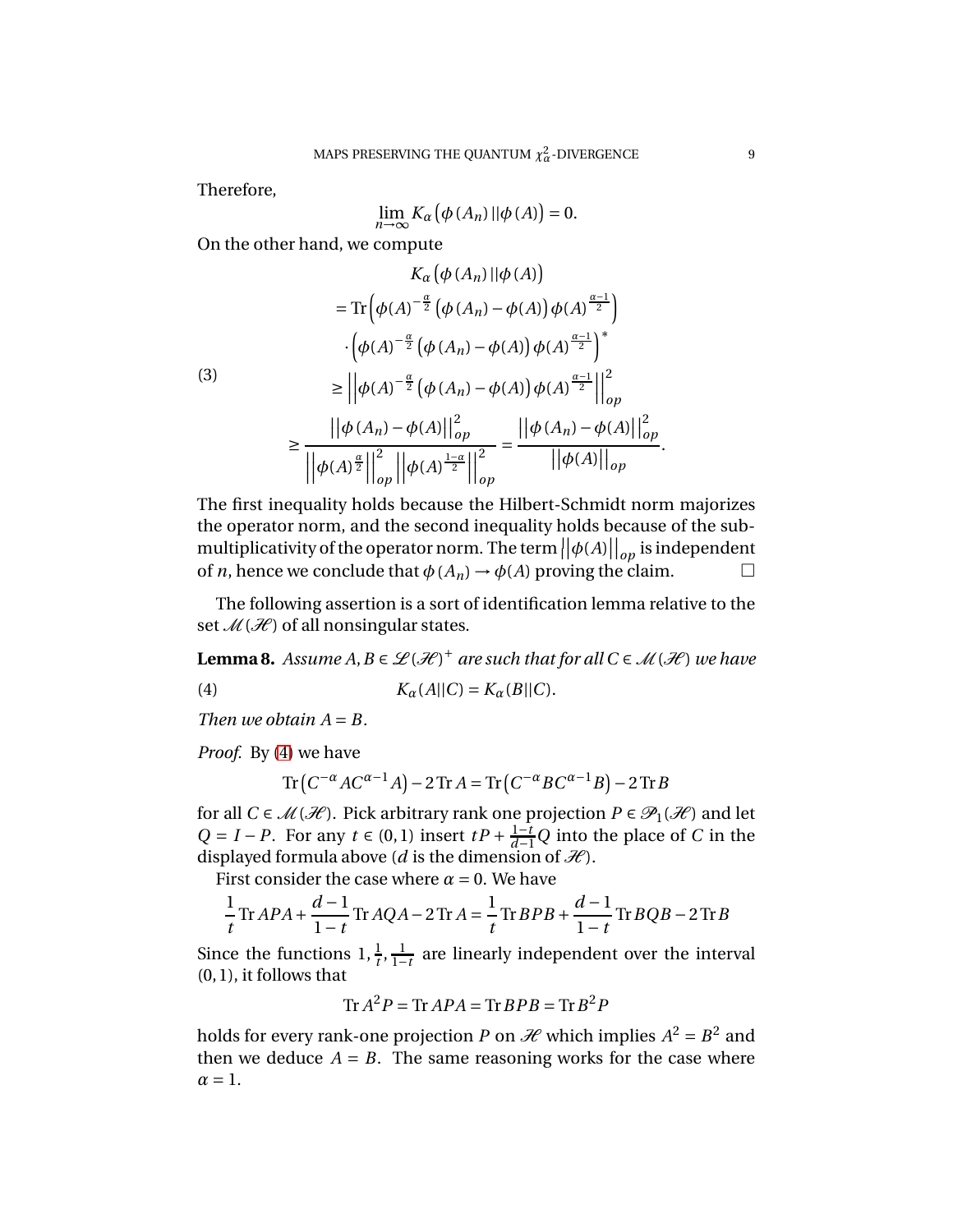# 10 H. Y. CHEN, GY. P. GEHÉR, C. N. LIU, L. MOLNÁR, D. VIROSZTEK, AND N. C. WONG

Now, let  $\alpha \in (0,1)$ . Again, the argument is practically the same but the computation is a bit more complicated. For *P*,*Q* given as above and for any  $t \in (0,1)$  we have

$$
\frac{1}{t}\text{Tr} PAPA + t^{-\alpha} \left(\frac{1-t}{d-1}\right)^{\alpha-1} \text{Tr} PAQA
$$
  
+ 
$$
\left(\frac{1-t}{d-1}\right)^{-\alpha} t^{\alpha-1} \text{Tr} QAPA + \frac{d-1}{1-t} \text{Tr} QAQA - 2 \text{Tr} A
$$
  
= 
$$
\frac{1}{t} \text{Tr} PBPB + t^{-\alpha} \left(\frac{1-t}{d-1}\right)^{\alpha-1} \text{Tr} PBQB
$$
  
+ 
$$
\left(\frac{1-t}{d-1}\right)^{-\alpha} t^{\alpha-1} \text{Tr} QBPB + \frac{d-1}{1-t} \text{Tr} QBQB - 2 \text{Tr} B.
$$

Using the linear independence of the functions

$$
1, \frac{1}{t}, \frac{1}{1-t}, t^{-\alpha} (1-t)^{\alpha-1}, (1-t)^{-\alpha} t^{\alpha-1}
$$

over the interval (0,1) in the case where  $\alpha \neq 1/2$  (if  $\alpha = 1/2$ , the last two functions are the same) we get that Tr*PAPA* = Tr*PBPB* holds for every rank-one projection *P* on  $\mathcal{H}$  which easily gives us that  $A = B$ . The case  $\alpha = 1/2$  can be treated in the same way.

<span id="page-9-1"></span>**Claim 9.** Let  $\{A_n\}_{n\in\mathbb{N}}$  be a convergent sequence of positive definite oper*ators on*  $\mathcal H$  *and let us denote its limit by A. (Clearly, A*  $\in \mathcal L^+(\mathcal H)$ *.) Then*  ${\phi(A_n)}_{n\in\mathbb{N}}$  *is convergent and, obviously,*  $\lim_{n\to\infty}\phi(A_n) \in \mathcal{L}^+(\mathcal{H})$ . *Consequently, it follows that if* { $A_n$ }<sub>*n*∈N</sub> *and* { $B_n$ }<sub>*n*∈N</sub> *are convergent sequences of positive definite operators on*  $\mathcal H$  *such that*  $\lim_{n\to\infty} A_n = \lim_{n\to\infty} B_n$ , *then we have*  $\lim_{n\to\infty}\phi(A_n) = \lim_{n\to\infty}\phi(B_n)$ .

*Proof.* Let  $\{A_n\}_{n\in\mathbb{N}}$  be a convergent sequence of positive definite operators on  $\mathcal{H}$  with  $\lim_{n\to\infty} A_n = A \in \mathcal{L}^+(\mathcal{H})$  and let *X* be an arbitrary element of  $\mathcal{L}^{++}(\mathcal{H})$ . Then, by Remark [6,](#page-7-0)

(5) 
$$
K_{\alpha}(A||X) = \lim_{n \to \infty} K_{\alpha}(A_n||X) = \lim_{n \to \infty} K_{\alpha}(\phi(A_n)||\phi(X)).
$$

By the inequality [\(3\)](#page-8-1) in Claim [7](#page-7-1) we have

<span id="page-9-0"></span>
$$
K_{\alpha}\left(\phi(A_n) \left|\left|\phi(X)\right.\right|\right) \geq \frac{\left|\left|\phi(A_n) - \phi(X)\right|\right|_{op}^2}{\left|\left|\phi(X)\right|\right|_{op}}.
$$

The left hand side of the above inequality is convergent and hence bounded, so  $||\phi(A_n) - \phi(X)||_{op}$  is bounded as well. Therefore, the sequence  ${\{\phi(A_n)\}}_{n\in\mathbb{N}}$  is bounded. Assume that  ${\{\phi(A_n)\}}_{n\in\mathbb{N}}$  has two accumulation points, say  $B_1$  and  $B_2$ . That is, we have

$$
\lim_{n \to \infty} \phi(A_{k_n}) = B_1 \text{ and } \lim_{n \to \infty} \phi(A_{l_n}) = B_2
$$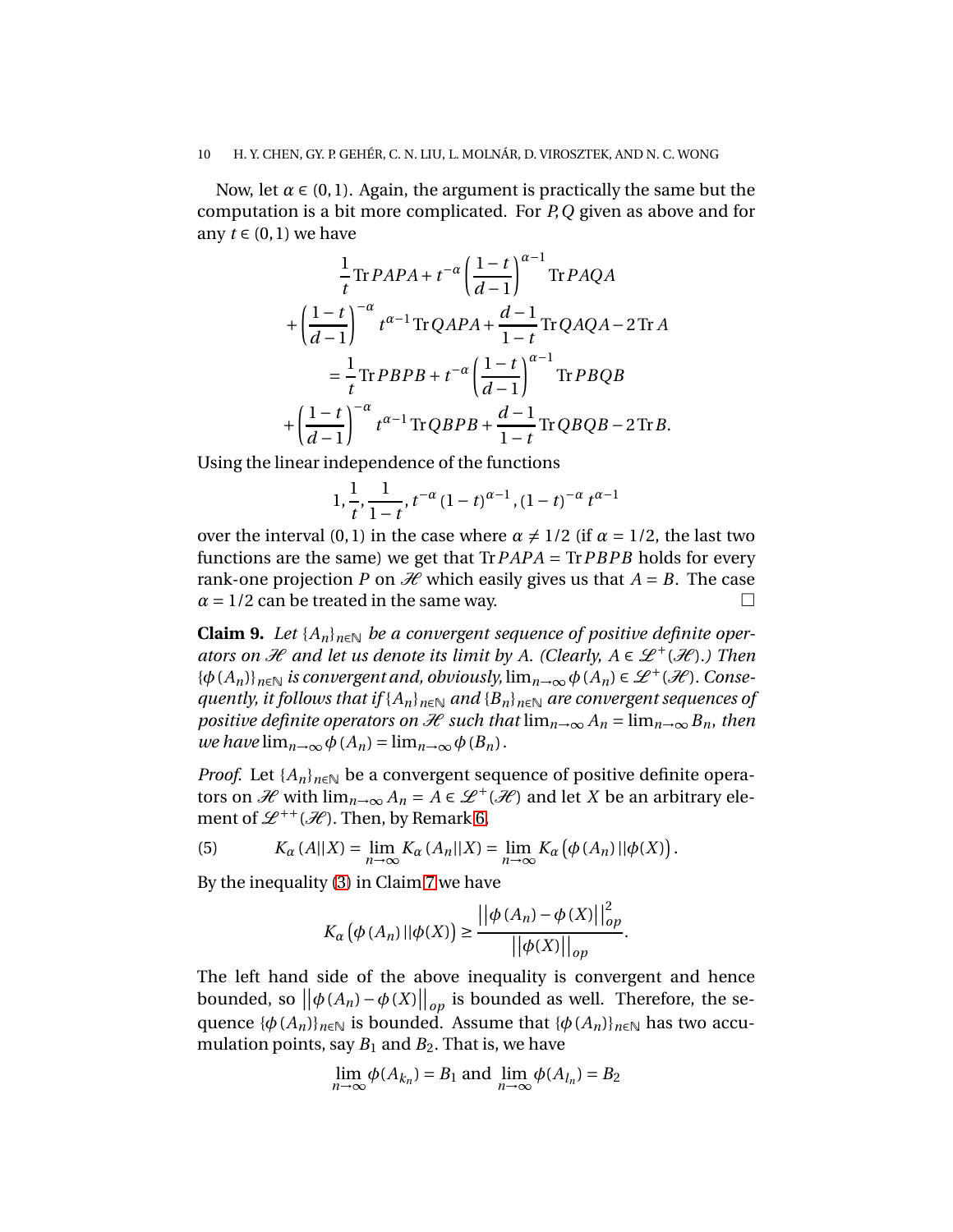for some subsequences  $\{\phi(A_{k_n})\}_{n\in\mathbb{N}}$  and  $\{\phi(A_{l_n})\}_{n\in\mathbb{N}}.$  The  $\chi^2_\alpha$ -divergence is continuous in its first variable when the second variable is nonsingular, Remark [6,](#page-7-0) hence

$$
K_{\alpha}\big(B_1||\phi(X)\big)=\lim_{n\to\infty}K_{\alpha}\big(\phi(A_{k_n})||\phi(X)\big)
$$

and

$$
K_{\alpha}\left(B_{2}||\phi(X)\right)=\lim_{n\to\infty}K_{\alpha}\left(\phi(A_{l_{n}})||\phi(X)\right)
$$

hold for any  $X \in \mathcal{L}^{++}(\mathcal{H})$ . However, the right hand sides of the above equations coincide as the sequence  ${K_\alpha(\phi(A_n)||\phi(X))}_{n \in \mathbb{N}}$  is convergent, see [\(5\)](#page-9-0). So, we deduced that

$$
K_{\alpha}(B_1||\phi(X)) = K_{\alpha}(B_2||\phi(X))
$$

for any *X*  $\in \mathcal{L}^{++}(\mathcal{H})$ . By Lemma [8](#page-8-2) we obtain that  $B_1 = B_2$ . It follows that the sequence  ${\lbrace \phi(A_n) \rbrace}_{n \in \mathbb{N}}$  is convergent.

We can easily show the rest of the statement, that is, that  $\lim_{n\to\infty} A_n =$ lim<sub>*n*→∞</sub> *B<sub>n</sub>* implies lim<sub>*n*→∞</sub>  $\phi$ (*A<sub>n</sub>*) = lim<sub>*n*→∞</sub>  $\phi$ (*B<sub>n</sub>*). Indeed, assume that  ${A_n}_{n \in \mathbb{N}}$  and  ${B_n}_{n \in \mathbb{N}}$  are convergent sequences of positive definite operators such that  $\lim_{n\to\infty} A_n = \lim_{n\to\infty} B_n$ .

Let the sequence  ${C_n}_{n \in \mathbb{N}}$  be defined by

$$
C_{2n} := A_n \text{ and } C_{2n+1} := B_n \qquad (n \in \mathbb{N}).
$$

Clearly,  ${C_n}_{n \in \mathbb{N}}$  is a convergent sequence of positive definite operators, hence by the first part of this Claim (which has been already proven) the sequence  ${\{\phi(C_n)\}}_{n\in\mathbb{N}}$  is also convergent. Therefore, any subsequence of  ${\phi(C_n)}_{n\in\mathbb{N}}$  is convergent and has the same limit. In particular, we have  $\lim_{n\to\infty} \phi(A_n) = \lim_{n\to\infty} \phi(B_n).$ 

<span id="page-10-1"></span>*Remark* 10. Observe that the statements in Claim [9](#page-9-1) hold also for  $\phi^{-1}$  as the latter map is also a  $\chi^2_\alpha$ -divergence preserving bijection just like *φ*.

<span id="page-10-0"></span>Now we are in the position to define the map

(6) 
$$
\psi: \mathcal{L}^+(\mathcal{H}) \to \mathcal{L}^+(\mathcal{H}); A \mapsto \psi(A) := \lim_{Z \to A, Z \in \mathcal{L}^{++}(\mathcal{H})} \phi(Z).
$$

The definition in [\(6\)](#page-10-0) is correct by Claim [9.](#page-9-1) The map  $\phi$  is continuous by Claim [7,](#page-7-1) hence  $\psi(B) = \phi(B)$  for any  $B \in \mathcal{L}^{++}(\mathcal{H})$ . It follows that  $\psi$  is an extension of *φ*.

By Remark [10,](#page-10-1) we can also define the transformation

$$
\psi^* : \mathcal{L}^+ (\mathcal{H}) \to \mathcal{L}^+ (\mathcal{H}); A \mapsto \psi^* (A) := \lim_{Z \to A, Z \in \mathcal{L}^{++} (\mathcal{H})} \phi^{-1} (Z).
$$

**Claim 11.** *The above defined map*  $\psi^*$  *is the inverse of*  $\psi$ *, that is,*  $\psi \circ \psi^* =$  $\psi^* \circ \psi = \text{id}_{\mathscr{L}^+(\mathscr{H})}$ . *In particular,*  $\psi$  *is bijective.*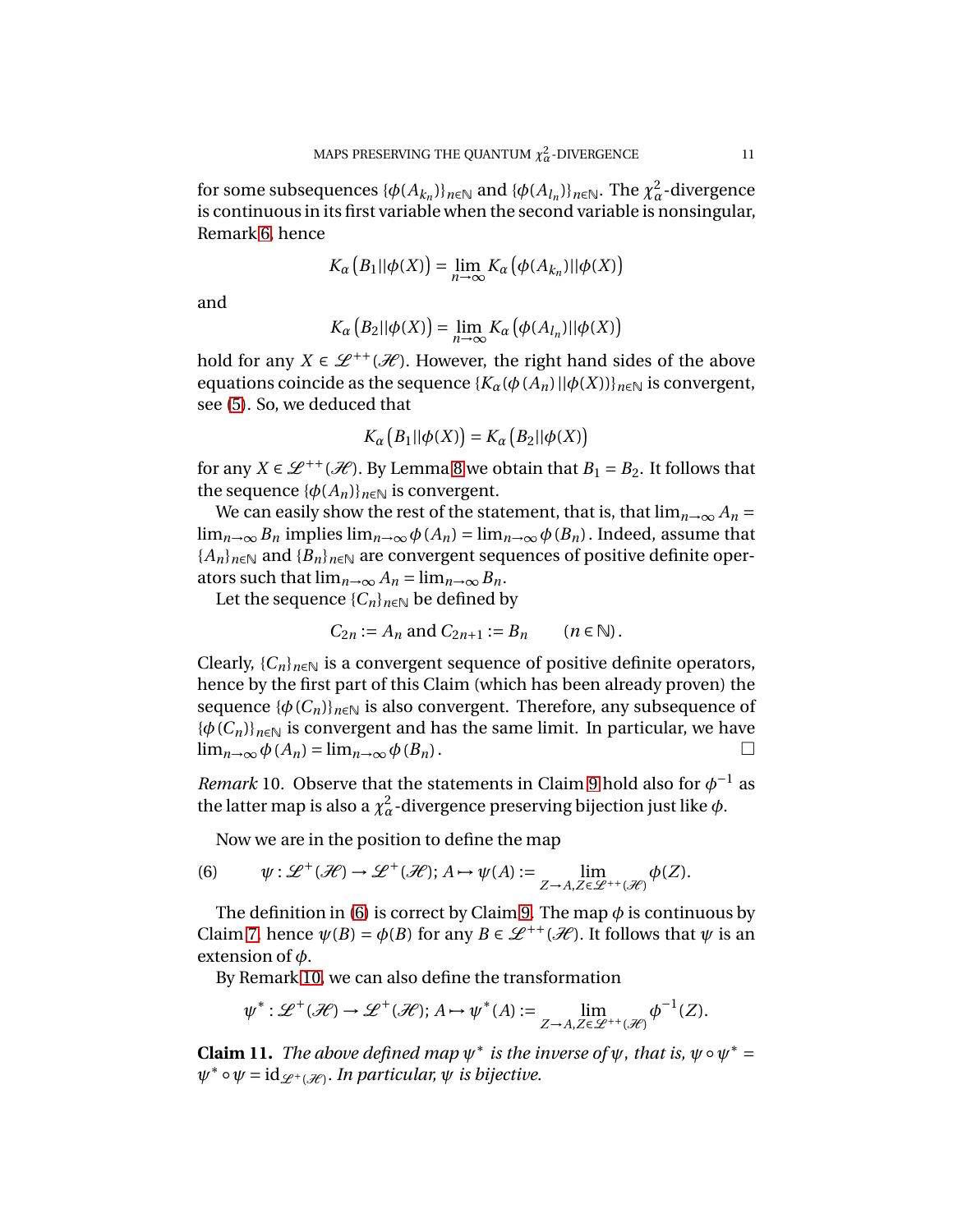*Proof.* We only show that  $\psi^* \circ \psi = id_{\mathscr{L}^+(\mathscr{H})}$  as the equality  $\psi \circ \psi^* =$ id  $\mathcal{L}^+(\mathcal{H})$  can be proven very similarly. Let  $A \in \mathcal{L}^+(\mathcal{H})$  be arbitrary and let  $\{A_n\}_{n\in\mathbb{N}}$  be a sequence of positive definite operators on  $\mathcal{H}$  with  $\lim_{n\to\infty} A_n = A$ . Then

$$
\psi(A)=\lim_{n\to\infty}\phi(A_n)
$$

and thus, by the definition of  $\psi^*$ , we have

$$
\psi^* (\psi(A)) = \psi^* \left( \lim_{n \to \infty} \phi(A_n) \right) = \lim_{n \to \infty} \phi^{-1} (\phi(A_n)) = A.
$$

<span id="page-11-0"></span>**Claim 12.** *The transformation*  $\psi$  almost *preserves the*  $\chi^2_\alpha$ -divergence by *what we mean that*

$$
K_{\alpha}\big(\psi(A)||\psi(B)\big) = K_{\alpha}\left(A||B\right)
$$

*holds for any*  $A \in \mathcal{L}^+(\mathcal{H})$  *and*  $B \in \mathcal{L}^{++}(\mathcal{H})$ . *The same is true for the map*  $\psi^{-1}.$ 

*Proof.* Pick  $A \in \mathcal{L}^+(\mathcal{H})$ ,  $B \in \mathcal{L}^{++}(\mathcal{H})$  and let  $\{A_n\}_{n \in \mathbb{N}}$  be an arbitrary sequence of positive definite operators on  $\mathcal H$  converging to A. Then

$$
K_{\alpha}(\psi(A)||\psi(B)) = K_{\alpha}(\psi(A)||\phi(B)) = K_{\alpha}\left(\lim_{n \to \infty} \phi(A_n)||\phi(B)\right)
$$
  
= 
$$
\lim_{n \to \infty} K_{\alpha}(\phi(A_n)||\phi(B)) = \lim_{n \to \infty} K_{\alpha}(A_n||B) = K_{\alpha}(A||B).
$$

The verification of

$$
K_{\alpha}(\psi^{-1}(A)||\psi^{-1}(B)) = K_{\alpha}(A||B) \qquad (A \in \mathcal{L}^{+}(\mathcal{H}), B \in \mathcal{L}^{++}(\mathcal{H}))
$$
  
is similar.

<span id="page-11-1"></span>**Claim 13.** *The map*  $\phi : \mathcal{L}^{++}(\mathcal{H}) \to \mathcal{L}^{++}(\mathcal{H})$  preserves the trace, that is,

$$
\mathrm{Tr}\,\phi(C) = \mathrm{Tr}\,C \qquad \left(C \in \mathcal{L}^{++}(\mathcal{H})\right).
$$

*Proof.* For any positive definite operators *B*, *C* and *X* on  $\mathcal{H}$  we have

$$
K_{\alpha}(X||B) - K_{\alpha}(X||C) = \text{Tr} B^{-\alpha} X B^{\alpha-1} X - \text{Tr} C^{-\alpha} X C^{\alpha-1} X + \text{Tr} B - \text{Tr} C.
$$

Therefore, the set

 $\{K_\alpha(X||B) - K_\alpha(X||C) | X \in \mathcal{L}^{++}(\mathcal{H})\}$ 

is bounded from below if and only if the inequality

$$
\text{Tr} \, B^{-\alpha} X B^{\alpha - 1} X \ge \text{Tr} \, C^{-\alpha} X C^{\alpha - 1} X
$$

holds for every positive definite *X*. Moreover, in this case we clearly have

$$
\inf\big\{K_{\alpha}\left(X||B\right)-K_{\alpha}\left(X||C\right)\big|X\in\mathscr{L}^{++}(\mathscr{H})\big\}=\text{Tr}\,B-\text{Tr}\,C.
$$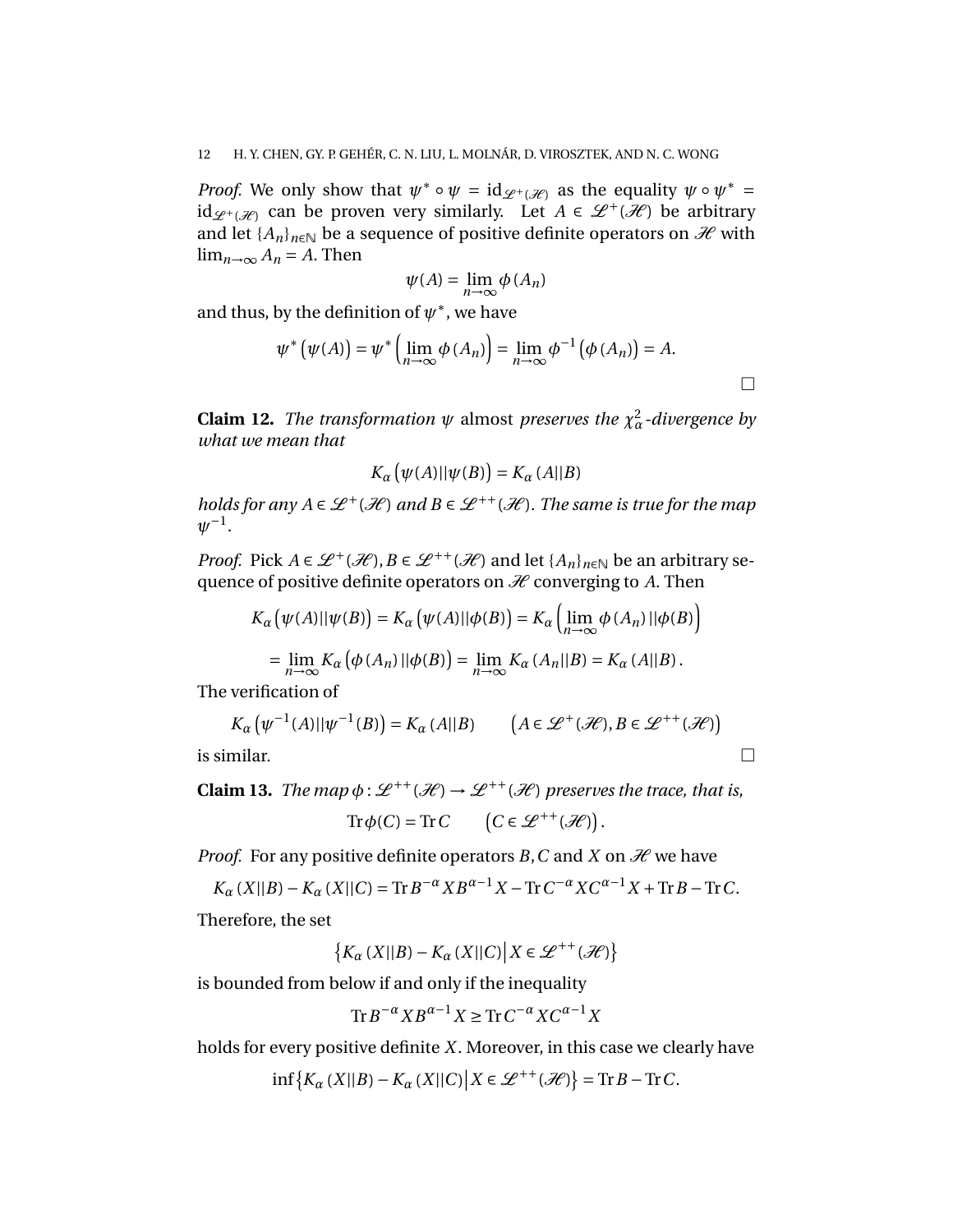Now, assume that  $B \leq C$  holds for some positive definite operators *B* and *C* on  $\mathcal{H}$ , that is, *C* − *B* is positive semidefinite. Then

$$
\{K_{\alpha}(X||B) - K_{\alpha}(X||C)\big| X \in \mathcal{L}^{++}(\mathcal{H})\}
$$

is bounded from below. Indeed, by the Löwner-Heinz theorem (see, e.g., [\[1,](#page-21-7) Theorem 2.6]), the map  $t \mapsto t^p$  is operator monotone decreasing on (0,∞) for any  $p \in [-1,0]$ . Therefore,  $B^{-\alpha} \ge C^{-\alpha}$  and  $B^{\alpha-1} \ge C^{\alpha-1}$  for any  $\alpha \in [0,1]$ . Consequently,  $X^{\frac{1}{2}}B^{-\alpha}X^{\frac{1}{2}} \ge X^{\frac{1}{2}}C^{-\alpha}X^{\frac{1}{2}}$  and  $X^{\frac{1}{2}}B^{\alpha-1}X^{\frac{1}{2}} \ge X^{\frac{1}{2}}C^{-\frac{1}{2}}$  $X^{\frac{1}{2}}C^{\alpha-1}X^{\frac{1}{2}}$  holds for any  $X \in \mathscr{L}^{++}(\mathscr{H})$ . It is folklore that an operator *A* ∈  $\mathscr{L}^{sa}(\mathscr{H})$  is positive semidefinite if and only if Tr *AT* ≥ 0 for any  $T \in \mathcal{L}^+(\mathcal{H})$ . Therefore,

$$
\operatorname{Tr} B^{-\alpha} X B^{\alpha - 1} X = \operatorname{Tr} \left( X^{\frac{1}{2}} B^{-\alpha} X^{\frac{1}{2}} \right) \left( X^{\frac{1}{2}} B^{\alpha - 1} X^{\frac{1}{2}} \right)
$$
  
\n
$$
\geq \operatorname{Tr} \left( X^{\frac{1}{2}} C^{-\alpha} X^{\frac{1}{2}} \right) \left( X^{\frac{1}{2}} B^{\alpha - 1} X^{\frac{1}{2}} \right) \geq \operatorname{Tr} \left( X^{\frac{1}{2}} C^{-\alpha} X^{\frac{1}{2}} \right) \left( X^{\frac{1}{2}} C^{\alpha - 1} X^{\frac{1}{2}} \right)
$$
  
\n
$$
= \operatorname{Tr} C^{-\alpha} X C^{\alpha - 1} X
$$

holds, so we have the required boundedness from below.

Let us now pick some  $C, D \in \mathcal{L}^{++}(\mathcal{H})$  and choose an  $\varepsilon > 0$  such that  $\epsilon I \le C$  and  $\epsilon I \le D$ . Then, as we have seen above,

$$
\{K_{\alpha}(X||\varepsilon I) - K_{\alpha}(X||C)\big| X \in \mathcal{L}^{++}(\mathcal{H})\}
$$

is bounded from below and

$$
\inf\{K_{\alpha}\left(X||\varepsilon I\right)-K_{\alpha}\left(X||C\right)|X\in\mathscr{L}^{++}(\mathscr{H})\}=\mathrm{Tr}\,\varepsilon I-\mathrm{Tr}\,C.
$$

Similarly,

$$
\left\{K_{\alpha}(X||\varepsilon I) - K_{\alpha}(X||D)\middle| X \in \mathcal{L}^{++}(\mathcal{H})\right\}
$$

is bounded from below and

$$
\inf\big\{K_{\alpha}\left(X||\varepsilon I\right)-K_{\alpha}\left(X||D\right)\big|X\in\mathscr{L}^{++}(\mathscr{H})\big\}=\mathrm{Tr}\,\varepsilon I-\mathrm{Tr}\,D.
$$

By the bijectivity of  $\phi$  one can see that

$$
\{K_{\alpha}(X||\varepsilon I) - K_{\alpha}(X||C) | X \in \mathcal{L}^{++}(\mathcal{H})\}
$$
  
= 
$$
\{K_{\alpha}(X||\phi(\varepsilon I)) - K_{\alpha}(X||\phi(C)) | X \in \mathcal{L}^{++}(\mathcal{H})\}
$$

,

hence the latter set is also bounded from below, and its infimum is Tr*εI* − Tr*C*. On the other hand, by the first observation of the present proof, this infimum is equal also to  $Tr \phi(\varepsilon I)$  –  $Tr \phi(C)$ . Hence we have

$$
\text{Tr}\,\varepsilon I - \text{Tr}\,C = \text{Tr}\,\phi(\varepsilon I) - \text{Tr}\,\phi(C)
$$

and very similarly we get

$$
\text{Tr}\,\varepsilon I - \text{Tr}\,D = \text{Tr}\,\phi(\varepsilon I) - \text{Tr}\,\phi(D).
$$

Consequently,

$$
\mathrm{Tr}\,\phi(C) - \mathrm{Tr}\,C = \mathrm{Tr}\,\phi(D) - \mathrm{Tr}\,D.
$$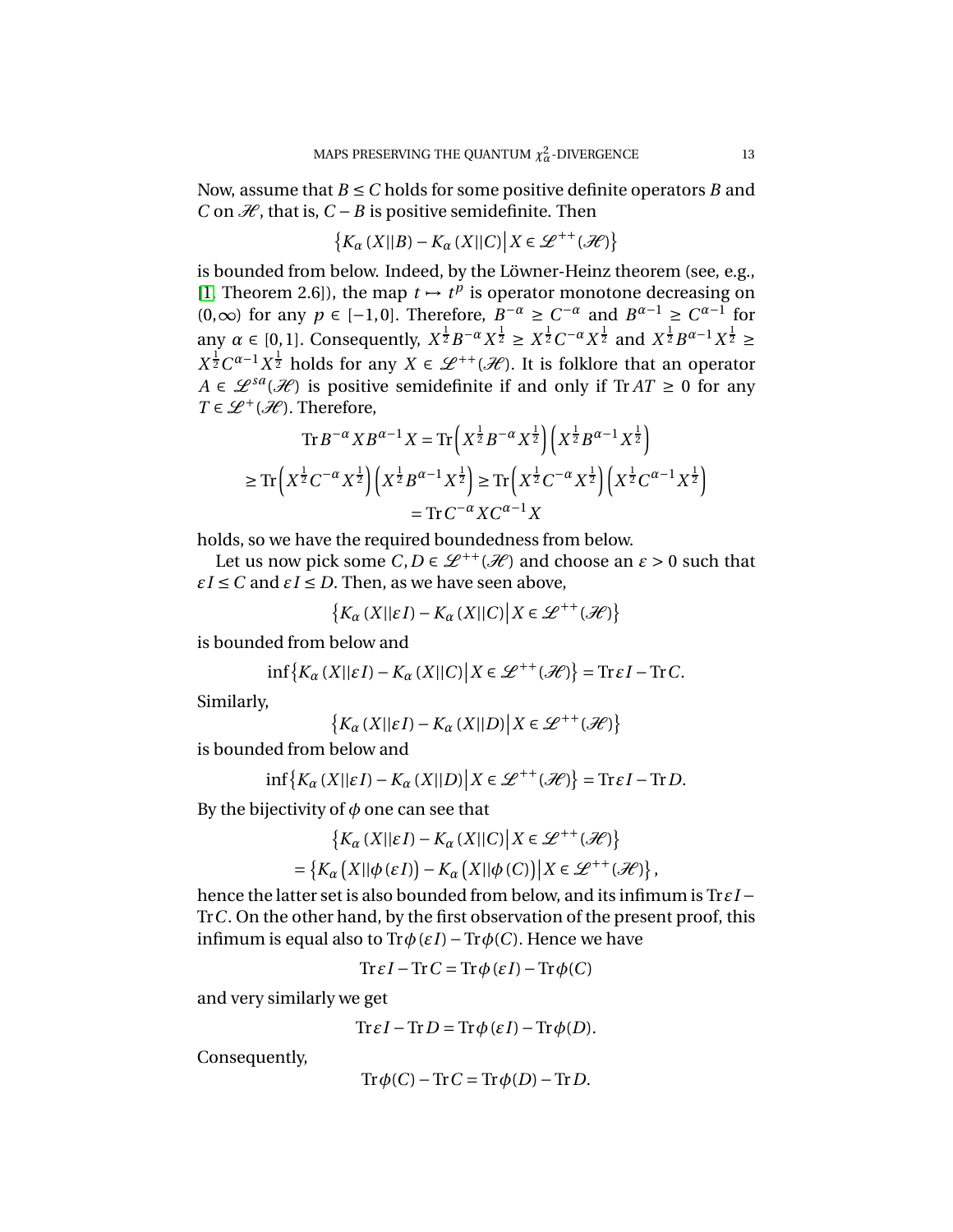The operators *C* and *D* were arbitrary, so we derive that

$$
\operatorname{Tr}\phi(C) = \operatorname{Tr}C + \delta \qquad \left(C \in \mathcal{L}^{++}(\mathcal{H})\right)
$$

for some  $\delta \in \mathbb{R}$  which is independent of *C*. Clearly,  $\delta < 0$  is impossible and the bijectivity of  $\phi$  excludes the possibility  $\delta > 0$ . So we infer that  $\delta = 0$ implying  $\text{Tr}\phi(C) = \text{Tr}(C)$  for any  $C \in \mathcal{L}^{++}(\mathcal{H})$ .

<span id="page-13-3"></span>**Claim 14.** *The map*  $\psi : \mathcal{L}^+(\mathcal{H}) \to \mathcal{L}^+(\mathcal{H})$  also preserves the trace, that *is, we have*

$$
\operatorname{Tr}\psi(A)=\operatorname{Tr} A\qquad\bigl(A\in\mathscr{L}^+(\mathscr{H})\bigr).
$$

*Proof.* Let  $A \in \mathcal{L}^+(\mathcal{H})$  and select a sequence  $\{A_n\}_{n \in \mathbb{N}}$  of positive definite operators on  $H$  converging to A. Then by the trace preserving property of the map  $\phi$ , Claim [13,](#page-11-1) and by the continuity of the trace functional, we have

$$
\operatorname{Tr}\psi(A) = \operatorname{Tr}\lim_{n \to \infty} \phi(A_n) = \lim_{n \to \infty} \operatorname{Tr}\phi(A_n) = \lim_{n \to \infty} \operatorname{Tr} A_n = \operatorname{Tr} A.
$$

<span id="page-13-4"></span>*Remark* 15. Clearly, the transformation  $\psi^{-1}$  also preserves the trace.

3.2. **Proof of Theorem [3](#page-5-0)** — **part two.** In this subsection let  $\xi$ :  $\mathcal{S}(\mathcal{H}) \rightarrow$  $\mathscr{S}(\mathscr{H})$  be a bijective map such that  $\xi(\mathscr{M}(\mathscr{H})) = \mathscr{M}(\mathscr{H})$  and assume that

<span id="page-13-2"></span>(7) 
$$
K_{\alpha}(\xi(A)||\xi(B)) = K_{\alpha}(A||B)
$$

holds for  $A \in \mathcal{S}(\mathcal{H})$  and  $B \in \mathcal{M}(\mathcal{H})$ .

In what follows we prove that *ξ* equals a unitary or an antiunitary conjugation on  $\mathcal{M}(\mathcal{H})$ .

<span id="page-13-0"></span>**Claim 16.** *Let*  $B \in \mathcal{L}^{++}(\mathcal{H})$  *be fixed. The map* 

$$
K_{\alpha}(.||B): \mathcal{L}^+(\mathcal{H}) \to [0,\infty); A \mapsto K_{\alpha}(A||B) = \text{Tr} B^{-\alpha}(A-B)B^{\alpha-1}(A-B)
$$

*is strictly convex.*

*Proof.* Indeed, we have

$$
K_{\alpha}(A||B) = \text{Tr}\, B^{-\alpha} A B^{\alpha-1} A - 2 \,\text{Tr}\, A + \text{Tr}\, B = \left| \left| B^{-\frac{\alpha}{2}} A B^{\frac{\alpha-1}{2}} \right| \right|_{HS}^2 - (2 \,\text{Tr}\, A - \text{Tr}\, B).
$$

The first term is strictly convex in *A* since the Hilbert-Schmidt norm is strictly convex, and the second term is affine in *A*. This implies the assertion.

<span id="page-13-1"></span>**Claim 17.** *The map*  $\xi$  *restricted to*  $\mathcal{P}_1(\mathcal{H})$  *is a bijection from*  $\mathcal{P}_1(\mathcal{H})$  *onto itself.*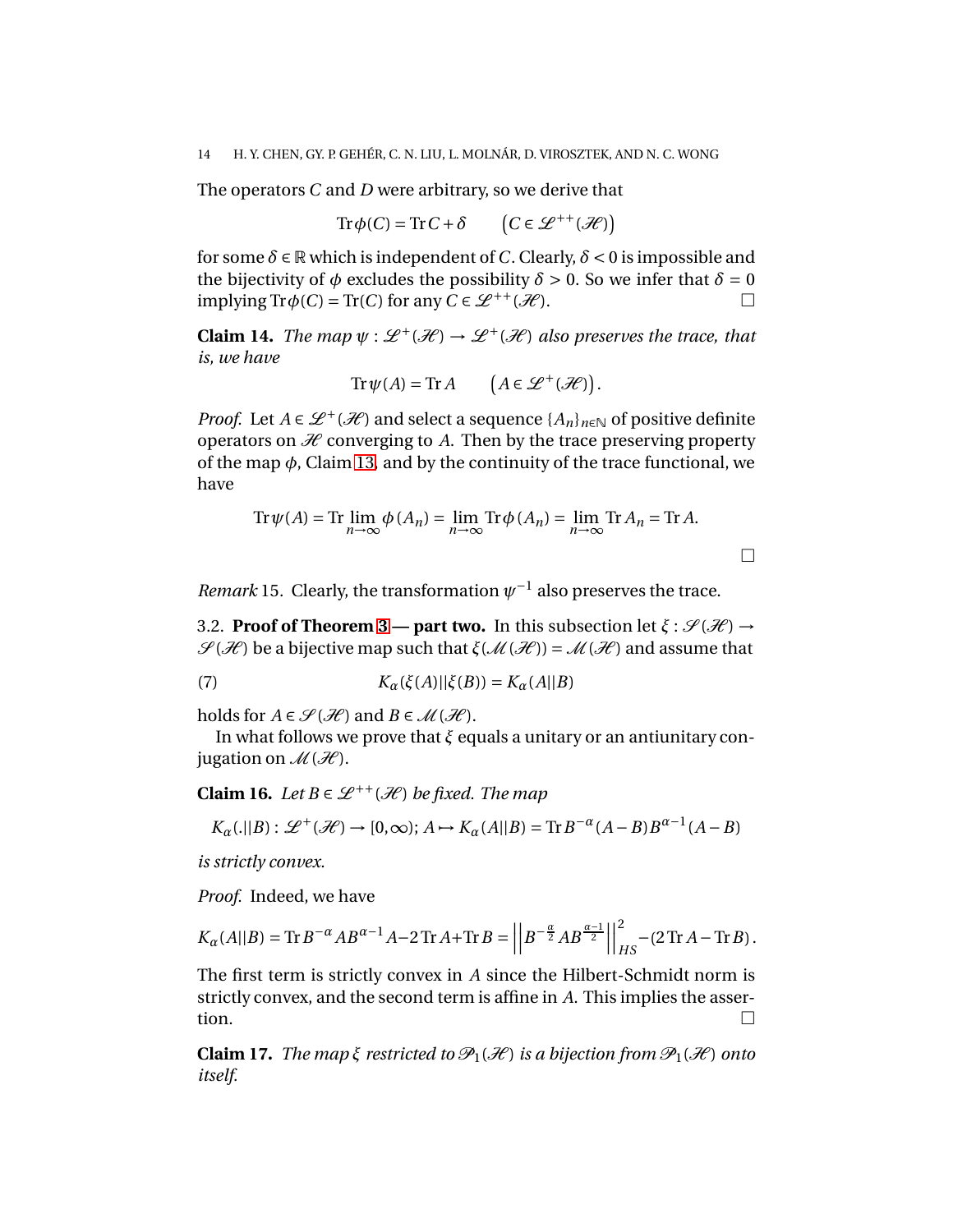*Proof.* We have seen in Remark [6](#page-7-0) and Claim [16](#page-13-0) that the map  $K_\alpha(.||B)$ :  $\mathcal{L}^+(\mathcal{H}) \to [0,\infty); A \mapsto K_\alpha(A||B)$  is continuous and strictly convex on  $\mathscr{L}^+(\mathscr{H})$  for any fixed  $B \in \mathscr{L}^{++}(\mathscr{H})$ . Therefore, so is the restriction of  $K_\alpha(.||B)$  to the compact and convex set  $\mathscr{S}(\mathscr{H}) \subset \mathscr{L}^+(\mathscr{H})$  of states.

Recall that  $d$  denotes the dimension of the Hilbert space  $\mathcal{H}$ . On the one hand, if

$$
K_{\alpha}\left(P\left|\left|\frac{1}{d}I\right.\right)=\max\left\{K_{\alpha}\left(X\left|\left|\frac{1}{d}I\right.\right|\right|X\in\mathscr{S}(\mathcal{H})\right\}
$$

holds for some  $P \in \mathcal{S}(\mathcal{H})$ , then *P* is an extremal point of  $\mathcal{S}(\mathcal{H})$  by the strict convexity of  $K_\alpha$   $\left( . \right) \left| \frac{1}{d} \right|$  $\frac{1}{d}I$ ). This implies that *P* ∈  $\mathcal{P}_1(\mathcal{H})$ . On the other hand, for any  $P, Q \in \mathcal{P}_1(\mathcal{H})$  there exists some unitary  $U \in \mathcal{L}(\mathcal{H})$  such that  $Q = UPU^*$ . By the clear unitary invariance of the  $\chi^2_{\alpha}$ -divergence, we have

$$
K_{\alpha}\left(Q\bigg|\bigg|\frac{1}{d}I\right)=K_{\alpha}\left(UPU^*\bigg|\bigg|U\frac{1}{d}IU^*\right)=K_{\alpha}\left(P\bigg|\bigg|\frac{1}{d}I\right).
$$

Therefore,  $K_{\alpha}$  (.|| 1  $\frac{1}{d}I$ ) is constant on  $\mathscr{P}_1(\mathscr{H})$  which means that for any  $P \in$  $\mathscr{P}_1(\mathscr{H})$  we have

(8) 
$$
K_{\alpha}\left(P \middle| \frac{1}{d}I\right) = \max\left\{K_{\alpha}\left(X \middle| \frac{1}{d}I\right) \middle| X \in \mathcal{S}(\mathcal{H})\right\}.
$$

We deduce that for  $P \in \mathcal{S}(\mathcal{H})$  we have  $P \in \mathcal{P}_1(\mathcal{H})$  if and only if [\(8\)](#page-14-0) holds.

By the preserver property of *ξ* we have

<span id="page-14-0"></span>
$$
K_{\alpha}\left(X\left|\left|\frac{1}{d}I\right.\right)=K_{\alpha}\left(\xi(X)\right|\left|\xi\left(\frac{1}{d}I\right)\right)
$$

for any  $X \in \mathcal{S}(\mathcal{H})$ . Therefore,

$$
P \in \mathcal{P}_1(\mathcal{H}) \Rightarrow K_{\alpha} \left( P \left\| \frac{1}{d} I \right\} = \max \left\{ K_{\alpha} \left( X \left\| \frac{1}{d} I \right\} \right| X \in \mathcal{S}(\mathcal{H}) \right\}
$$

$$
\Rightarrow K_{\alpha} \left( \xi(P) \left\| \xi \left( \frac{1}{d} I \right) \right\} \right) = \max \left\{ K_{\alpha} \left( X \left\| \xi \left( \frac{1}{d} I \right) \right\} \right| X \in \mathcal{S}(\mathcal{H}) \right\}
$$

$$
\Rightarrow \xi(P) \in \mathcal{P}_1(\mathcal{H}),
$$

because the map  $K_\alpha(.)|\xi(\frac{1}{d})$  $\frac{1}{d}I$ )) is also strictly convex by Claim [16.](#page-13-0)

Consequently, we obtain that  $\xi(\mathcal{P}_1(\mathcal{H})) \subseteq \mathcal{P}_1(\mathcal{H})$ . In the above argument we can replace  $\xi$  by  $\xi^{-1}$ , hence  $\xi^{-1}(\mathscr{P}_1(\mathscr{H})) \subseteq \mathscr{P}_1(\mathscr{H})$  also holds. This means that  $\xi$  maps  $\mathcal{P}_1(\mathcal{H})$  bijectively onto itself.

<span id="page-14-1"></span>We note that the computation rule

$$
(9) \t\t \t\text{Tr} R X R Y = \text{Tr} R X \cdot \text{Tr} R Y
$$

can be verified by easy computation for any operators *X*,  $Y \in \mathcal{L}(\mathcal{H})$  and for any rank one projection  $R \in \mathcal{P}_1(\mathcal{H})$ . This will be used in the sequel several times.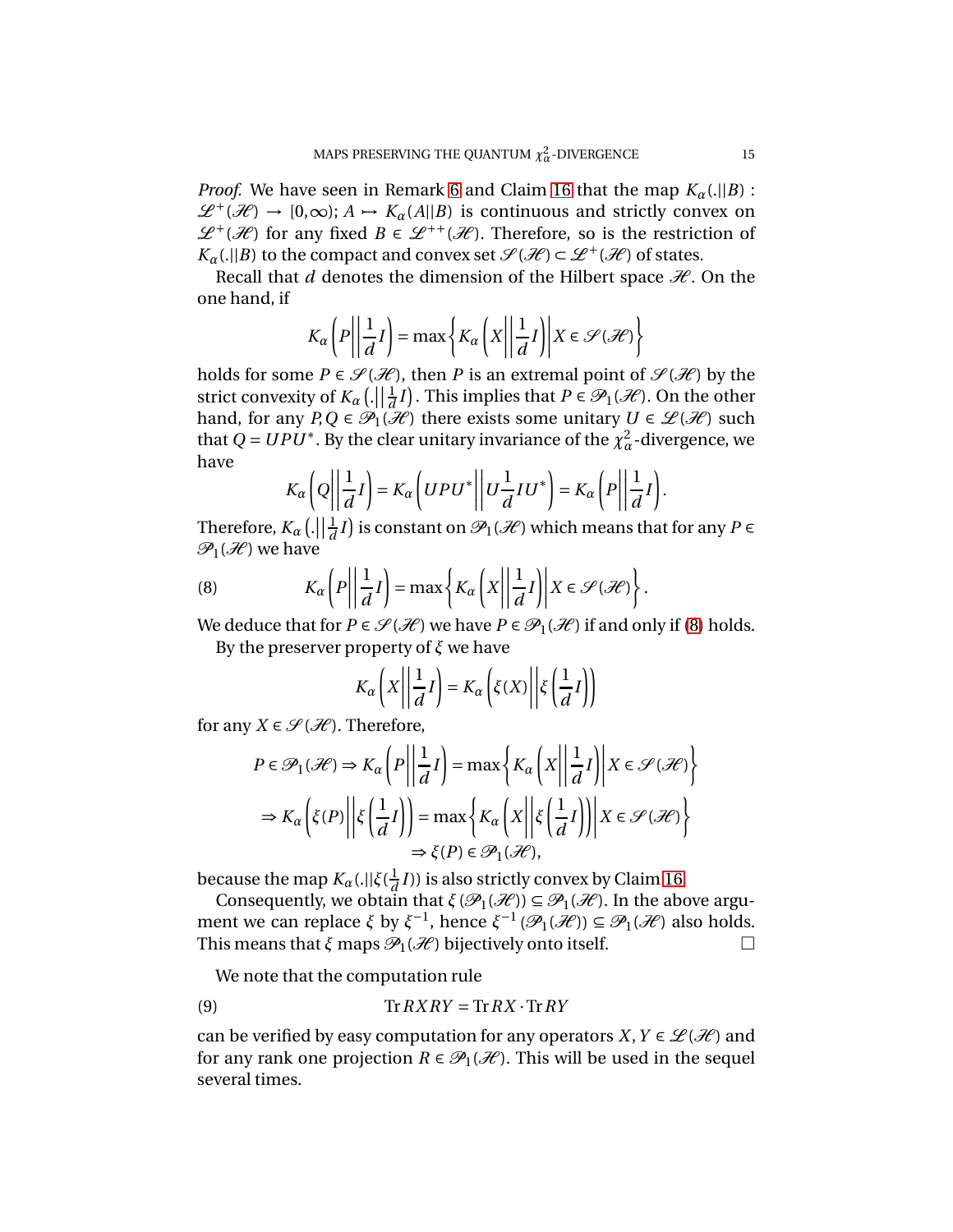### 16 H. Y. CHEN, GY. P. GEHÉR, C. N. LIU, L. MOLNÁR, D. VIROSZTEK, AND N. C. WONG

For the sake of simplicity, let us introduce the notation

$$
K_{\alpha}^*(X||Y) := K_{\alpha}(X||Y) + 1 \qquad \left(X \in \mathcal{L}^+(\mathcal{H}), Y \in \mathcal{L}^{++}(\mathcal{H})\right).
$$

An easy but useful consequence of [\(9\)](#page-14-1) is that for any nonsingular density operator *D* with spectral resolution

<span id="page-15-7"></span>(10) 
$$
\mathcal{M}(\mathcal{H}) \ni D = \sum_{j=1}^{m} \lambda_j P_j
$$
,  $\lambda_1 > \lambda_2 > \cdots > \lambda_m > 0$ ,  $\sum_{j=1}^{m} \lambda_j \text{rank}(P_j) = 1$ 

we have for every rank-one projection  $R$  on  $\mathcal{H}$  that

<span id="page-15-0"></span>(11)  

$$
K_{\alpha}^{*}(R||D) = \text{Tr} RD^{-\alpha} RD^{\alpha - 1} = \text{Tr} RD^{-\alpha} \cdot \text{Tr} RD^{\alpha - 1}
$$

$$
= \left( \sum_{j=1}^{m} (\text{Tr} RP_{j}) \lambda_{j}^{-\alpha} \right) \left( \sum_{k=1}^{m} (\text{Tr} RP_{k}) \lambda_{k}^{\alpha - 1} \right).
$$

The formula [\(11\)](#page-15-0) clearly shows that

<span id="page-15-2"></span>(12) 
$$
\min\left\{K_{\alpha}^{*}\left(X||D\right)\middle|X\in\mathscr{P}_{1}(\mathcal{H})\right\}=\frac{1}{\lambda_{1}}
$$

and

<span id="page-15-4"></span>(13) 
$$
\max \{ K_{\alpha}^{*}(X||D) | X \in \mathcal{P}_{1}(\mathcal{H}) \} = \frac{1}{\lambda_{m}}.
$$

Moreover, we have

<span id="page-15-3"></span>(14) 
$$
K_{\alpha}^{*}(R||D) = \min \{ K_{\alpha}^{*}(X||D) | X \in \mathcal{P}_{1}(\mathcal{H}) \}
$$
 if and only if  $R \leq P_{1}$ ,

and

<span id="page-15-5"></span>(15) 
$$
K_{\alpha}^*(R||D) = \max\{K_{\alpha}^*(X||D)|X \in \mathcal{P}_1(\mathcal{H})\}\}
$$
 if and only if  $R \le P_m$ .

<span id="page-15-6"></span>**Claim 18.** *The map*  $\xi_{|\mathcal{P}_1(\mathcal{H})}$ :  $\mathcal{P}_1(\mathcal{H}) \to \mathcal{P}_1(\mathcal{H})$  preserves orthogonality in *both directions.*

*Proof.* Clearly, since  $\xi$  and  $\xi^{-1}$  have similar properties, it is enough to prove that *ξ* preserves orthogonality only in one direction, i.e., it maps orthogonal rank-one projections to orthogonal ones.

Select  $P, Q \in \mathcal{P}_1(\mathcal{H})$  such that  $PQ = 0$ , and let

(16) 
$$
B := \lambda P + v(I - (P + Q)) + \mu Q,
$$

where  $1 > \lambda > \nu > \mu > 0$ , and  $\lambda + (d-2)\nu + \mu = 1$ . (Recall that *d* denotes the dimension of the Hilbert space  $\mathcal{H}$ .) The operator *B* defined in [\(16\)](#page-15-1) is a nonsingular element of  $\mathcal{S}(H)$ , hence by [\(12\)](#page-15-2) and [\(14\)](#page-15-3), we have

<span id="page-15-1"></span>
$$
\min\big\{K_\alpha^*\left(X||B\right)\big\vert X\in\mathcal{P}_1(\mathcal{H})\big\}=\frac{1}{\lambda},\
$$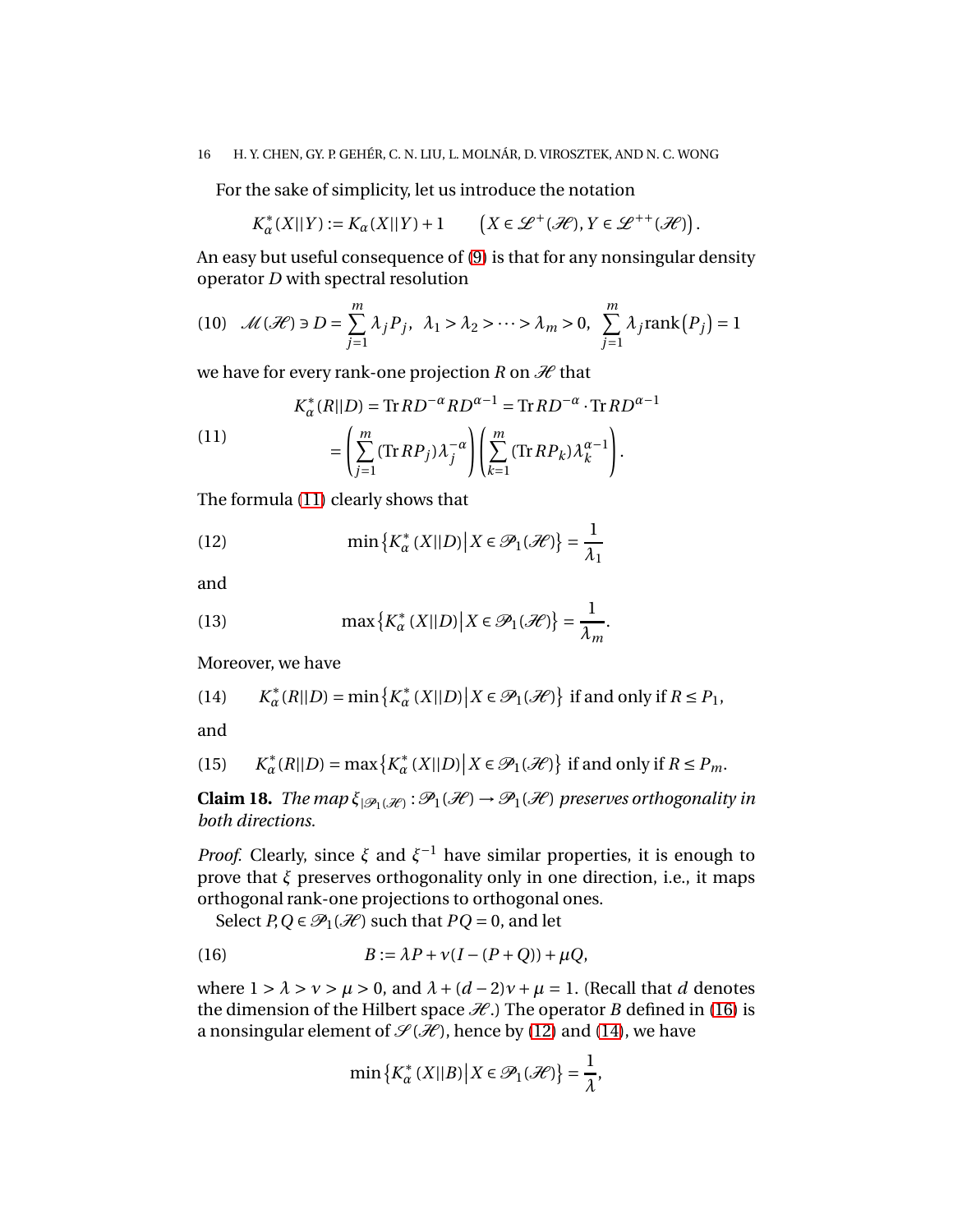and the minimum is taken if and only if  $X = P$ , and by [\(13\)](#page-15-4) and [\(15\)](#page-15-5) we also know that

$$
\max\left\{K_{\alpha}^*(X||B)\big|X\in\mathcal{P}_1(\mathcal{H})\right\}=\frac{1}{\mu},
$$

and the maximum is taken if and only if  $X = Q$ .

The transformation  $\zeta$  maps the set  $\mathcal{P}_1(\mathcal{H})$  bijectively onto itself, see Claim [17,](#page-13-1) and satisfies [\(7\)](#page-13-2). Hence

$$
\min\left\{K_{\alpha}^*(X||\xi(B))\big|X\in\mathcal{P}_1(\mathcal{H})\right\}=\frac{1}{\lambda}=K_{\alpha}^*(\xi(P)||\xi(B))
$$

and

$$
\max\left\{K_{\alpha}^*(X||\xi(B))\big|X\in\mathscr{P}_1(\mathcal{H})\right\}=\frac{1}{\mu}=K_{\alpha}^*(\xi(Q)||\xi(B)).
$$

Clearly,  $\xi(B)$  is an invertible density operator. By [\(14\)](#page-15-3) and [\(15\)](#page-15-5),  $K^*_{\alpha}(R||\xi(B))$ is minimal if and only if  $R \leq P_\gamma$ , where  $P_\gamma$  stands for the eigenprojection of  $ξ(B)$  corresponding to the greatest eigenvalue, and  $K^*_{\alpha}(R||ξ(B))$  is maximal if and only if *R* ≤ *Pσ*, where *P<sup>σ</sup>* stands for the eigenprojection of *ξ*(*B*) corresponding to the smallest eigenvalue. (Observe that the greatest and the smallest eigenvalues of *ξ*(*B*) can not coincide since  $K^*_{\alpha}(X||\xi(B))$  takes the different values  $1/\lambda$ ,  $1/\mu$  as *X* runs through the set of rank-one projections.) It follows that *ξ*(*P*) and *ξ*(*Q*) are subprojections of two different eigenprojections of  $ξ(B)$  and hence we have  $ξ(P)ξ(Q) = 0$ .

**Claim 19.** *The map*  $\xi_{\mathcal{P}_1(\mathcal{H})}: \mathcal{P}_1(\mathcal{H}) \to \mathcal{P}_1(\mathcal{H})$  preserves the transition *probabilities meaning that it satisfies*

$$
\operatorname{Tr}\xi(P)\xi(R) = \operatorname{Tr} PR \qquad (P, R \in \mathscr{P}_1(\mathcal{H})).
$$

*Proof.* Let  $P \in \mathcal{P}_1(\mathcal{H})$  and set

$$
C := \lambda P + \mu (I - P),
$$

where  $1 > \lambda > \mu > 0$ , and  $\lambda + (d-1)\mu = 1$ . Let  $R \in \mathcal{P}_1(\mathcal{H})$ . Then

$$
R = P \Longleftrightarrow K_{\alpha}^{*} (R||C) = \min \{ K_{\alpha}^{*} (X||C) | X \in \mathcal{P}_{1}(\mathcal{H}) \}
$$
  

$$
\Longleftrightarrow K_{\alpha}^{*} (\xi(R)||\xi(C)) = \min \{ K_{\alpha}^{*} (X||\xi(C)) | X \in \mathcal{P}_{1}(\mathcal{H}) \}.
$$

This means that  $\xi(P)$  is the one and only rank-one projection which is majorized by the eigenprojection of *ξ*(*C*) corresponding to the greatest eigenvalue.

We can easily see by [\(13\)](#page-15-4), [\(15\)](#page-15-5) that  $K^*_{\alpha}(R||C) = \frac{1}{\mu}$  $\frac{1}{\mu}$  for any *R* ∈  $\mathscr{P}_1(\mathscr{H})$ which is orthogonal to *P*. On the other hand, by Claim [18,](#page-15-6) we have *PR* =  $0 \Longleftrightarrow \xi(P)\xi(R) = 0$ , so  $K_{\alpha}^{*}(X||\xi(C)) = \frac{1}{\mu}$  $\frac{1}{\mu}$  holds for any rank-one projection *X* which is orthogonal to  $\xi(P)$ . This means by [\(12\)](#page-15-2)-[\(15\)](#page-15-5) that

$$
\xi(C) = \lambda \xi(P) + \mu (I - \xi(P)).
$$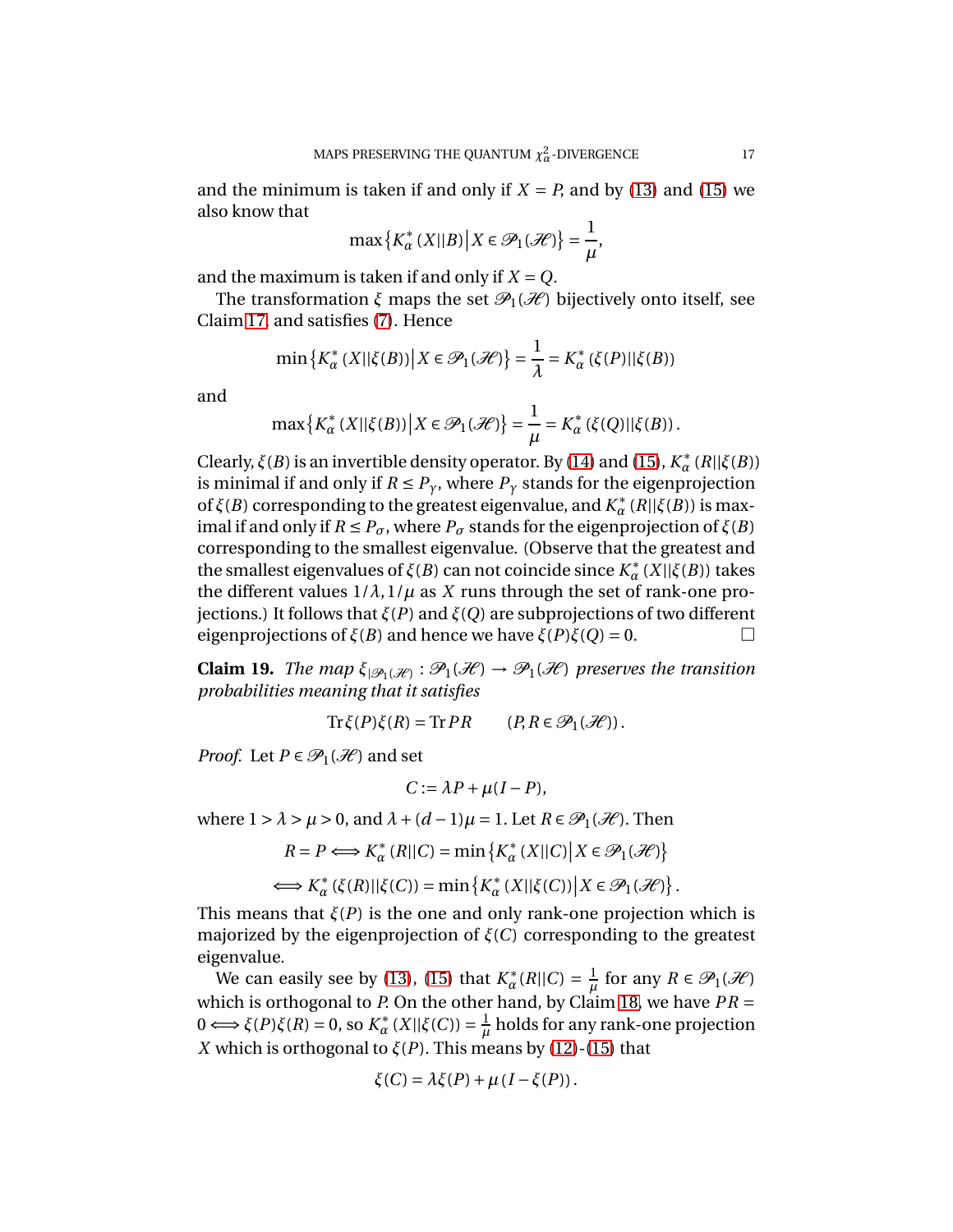By [\(11\)](#page-15-0) we get that

$$
K_{\alpha}^{*}(\xi(R)||\xi(C))
$$
  
= 
$$
\left(\text{Tr}\xi(R)\xi(P)\lambda^{-\alpha} + (1 - \text{Tr}\xi(R)\xi(P))\mu^{-\alpha}\right) \times
$$
  

$$
\times \left(\text{Tr}\xi(R)\xi(P)\lambda^{\alpha-1} + (1 - \text{Tr}\xi(R)\xi(P))\mu^{\alpha-1}\right)
$$

for any  $R \in \mathcal{P}_1(\mathcal{H})$ . Comparing this to another consequence of [\(11\)](#page-15-0), namely,

$$
K_{\alpha}^*(R||C)\\=\left(\mathrm{Tr}\,R P\lambda^{-\alpha}+(1-\mathrm{Tr}\,R P)\mu^{-\alpha}\right)\left(\mathrm{Tr}\,R P\lambda^{\alpha-1}+(1-\mathrm{Tr}\,R P)\mu^{\alpha-1}\right),
$$

from the equality  $K^*_{\alpha}(\xi(R)||\xi(C)) = K^*_{\alpha}(R||C)$  we can deduce that

$$
\operatorname{Tr}\xi(P)\xi(R)=\operatorname{Tr}PR
$$

holds for any  $R \in \mathcal{P}_1(\mathcal{H})$ . Indeed, to see this, it is enough to check that  $K_{\alpha}^{*}(\xi(R)||\xi(C))$  is strictly monotone decreasing in Tr $\xi(P)\xi(R)$  and  $K_{\alpha}^{*}(R||C)$  is strictly monotone decreasing in Tr*PR*.

Let us now recall Wigner's famous theorem on the structure of quantum mechanical symmetry transformations. It states that any bijection of  $\mathcal{P}_1(\mathcal{H})$  onto itself which preserves transition probabilities (i.e., preserves the trace of the products of rank-one projections) is necessarily implemented by a unitary or an antiunitary operator. Therefore, we get that

$$
\xi|\mathcal{P}_1(\mathcal{H})(R)=URU^* \qquad (R\in\mathcal{P}_1(\mathcal{H}))
$$

for some unitary or antiunitary operator U acting on  $\mathcal{H}$ .

We intend to show that  $\zeta(A) = UAU^*$  holds for any  $A \in \mathcal{M}(\mathcal{H})$ . We mention that the core idea of the proof of this step appeared in [\[8\]](#page-21-8), and that technique was further developed in [\[17\]](#page-22-4). Let us define the map  $\xi'$ :  $\mathscr{S}(\mathcal{H}) \rightarrow \mathscr{S}(\mathcal{H})$  by

<span id="page-17-0"></span>
$$
\xi'(A) := U^* \xi(A) U \qquad (A \in \mathcal{S}(\mathcal{H})).
$$

By the assumptions, *ξ* ′ has the same properties as *ξ* plus it has the additional property that it acts identically on the set  $\mathcal{P}_1(\mathcal{H})$ . Therefore,

(17) 
$$
K_{\alpha}(P||\xi'(A)) = K_{\alpha}(\xi'(P)||\xi'(A)) = K_{\alpha}(P||A)
$$

holds for any  $A \in \mathcal{M}(\mathcal{H})$  and for any  $P \in \mathcal{P}_1(\mathcal{H})$ . Considering the equation [\(12\)](#page-15-2), it is clear by [\(17\)](#page-17-0) that that the greatest eigenvalues of *A* and *ξ* ′ (*A*) coincide and, by [\(14\)](#page-15-3), it is also clear that the eigenprojections corresponding to the greatest eigenvalues coincide, too.

The formula [\(11\)](#page-15-0) shows that, similarly to the equations [\(12\)](#page-15-2) and [\(14\)](#page-15-3), the following holds (here we use the notation of [\(10\)](#page-15-7), *A* being in the place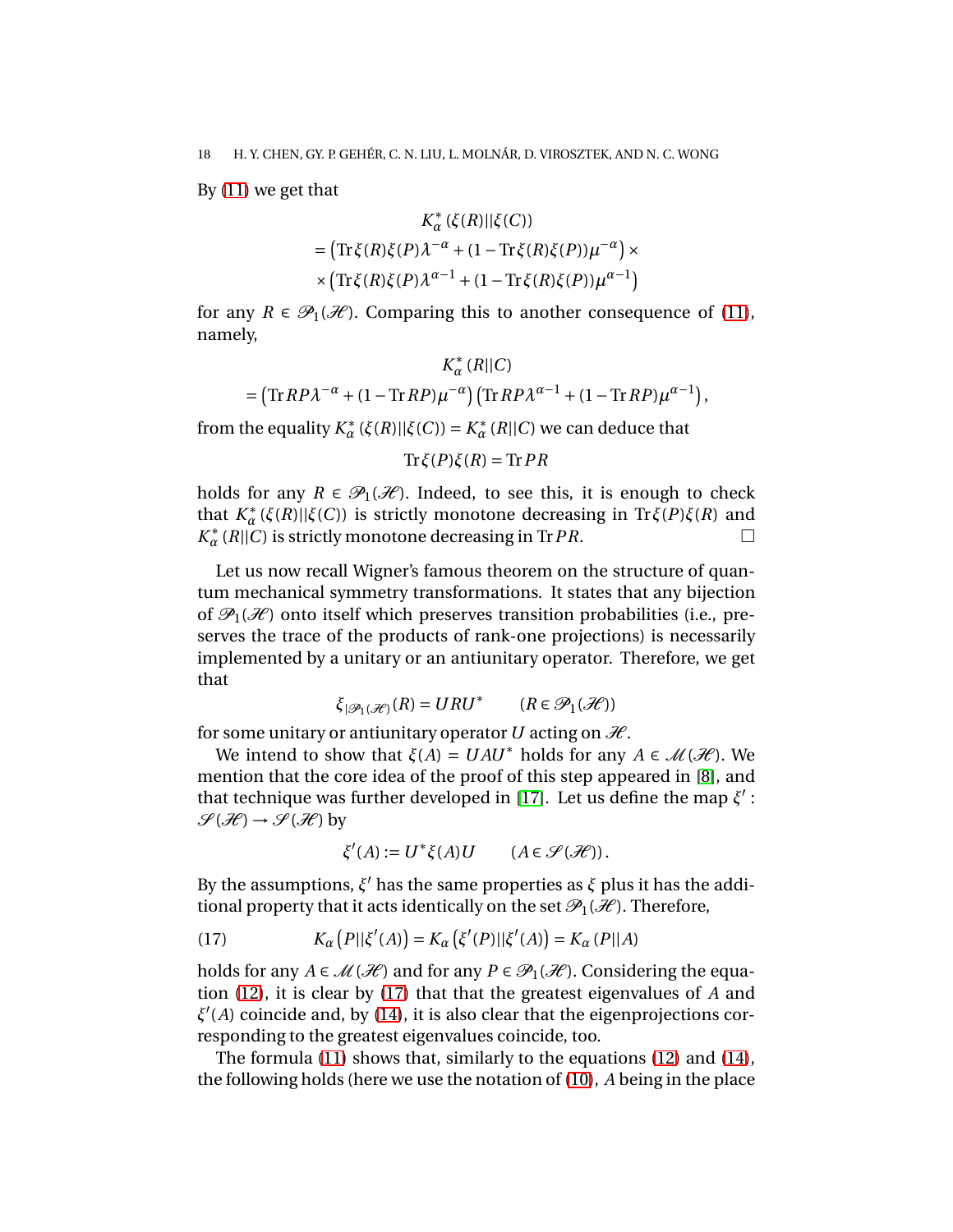of *D*):

$$
\min\left\{K_{\alpha}^*(X||A)\big|X\in\mathcal{P}_1(\mathcal{H}),XP_1=0\right\}=\frac{1}{\lambda_2}
$$

and

$$
K_{\alpha}^{*}(R||A) = \min \{ K_{\alpha}^{*}(X||A) | X \in \mathcal{P}_{1}(\mathcal{H}), XP_{1} = 0 \}
$$
  

$$
\Longleftrightarrow RP_{1} = 0, R \le P_{2}.
$$

By [\(17\)](#page-17-0) this means that the second greatest eigenvalues of *A* and  $\xi'(A)$ coincide, and so do the corresponding eigenprojections. Continuing this process, after finitely many steps we get that  $\zeta'(A) = A$ . Therefore,  $\zeta'$  acts as the identity on the set of nonsingular densities, as well. This means that  $\xi(A) = UAU^*$  for any  $A \in \mathcal{M}(\mathcal{H})$  as asserted in the beginning of this subsection.

3.3. **Proof of Theorem [3](#page-5-0) — part three.** We are now in a position to com-plete the proof of Theorem [3.](#page-5-0) In what follows let  $\phi$ ,  $\psi$  be as in Subsection [3.1.](#page-6-0) Introduce the notation

$$
\mathcal{L}^+(\mathcal{H})_\lambda := \left\{ A \in \mathcal{L}^+(\mathcal{H}) : \text{Tr}\, A = \lambda \right\}.
$$

Observe that  $\mathcal{L}^+(\mathcal{H})_1$  equals the state space which is denoted by  $\mathcal{S}(\mathcal{H})$ . Furthermore, observe that by the trace preserving property given in Claim [14,](#page-13-3)  $\psi$  restricted to  $\mathscr{L}^+(\mathscr{H})_\lambda$  is a bijection of that set onto itself. In particular,  $\psi$  restricted to  $\mathcal{S}(\mathcal{H})$  is a bijection from  $\mathcal{S}(\mathcal{H})$  onto itself. Straightforward computations show that the  $\chi^2_{\alpha}$ -divergence is homogeneous, that is,

$$
K_{\alpha}(\lambda A||\lambda B) = \lambda K_{\alpha}(A||B) \qquad \left(A, B \in \mathcal{L}^{+}(\mathcal{H}), \lambda \in [0, \infty)\right).
$$

For any  $\lambda \in (0,\infty)$ , let us define a map  $\psi_{\lambda}$  in the following way:

$$
\psi_{\lambda} : \mathscr{S}(\mathcal{H}) \to \mathscr{S}(\mathcal{H}), \quad A \mapsto \psi_{\lambda}(A) := \frac{1}{\lambda} \psi(\lambda A).
$$

The map  $\psi_{\lambda}$  satisfies [\(7\)](#page-13-2) because

$$
K_{\alpha}(\psi_{\lambda}(A)||\psi_{\lambda}(B)) = K_{\alpha}\left(\frac{1}{\lambda}\psi(\lambda A)||\frac{1}{\lambda}\psi(\lambda B)\right)
$$

$$
= \frac{1}{\lambda}K_{\alpha}(\psi(\lambda A)||\psi(\lambda B)) = \frac{1}{\lambda}K_{\alpha}(\lambda A||\lambda B) = K_{\alpha}(A||B)
$$

holds for any  $A \in \mathcal{S}(\mathcal{H}), B \in \mathcal{M}(\mathcal{H})$  and  $\lambda \in (0,\infty)$ . Moreover, by the bijectivity and the trace-preserving property of  $\psi$ , the map  $\psi_{\lambda}$  is a bijection on  $\mathcal{I}(\mathcal{H})$ . Moreover, it acts bijectively on  $\mathcal{M}(\mathcal{H})$ , because

$$
\psi_{\lambda}(A) = \frac{1}{\lambda} \psi(\lambda A) = \frac{1}{\lambda} \phi(\lambda A)
$$

holds for any invertible density *A* and  $\lambda \in (0,\infty)$ , and  $\phi$  is a tracepreserving bijection on  $\mathcal{L}^{++}(\mathcal{H})$ . So, the results in Section [3.2](#page-13-4) apply and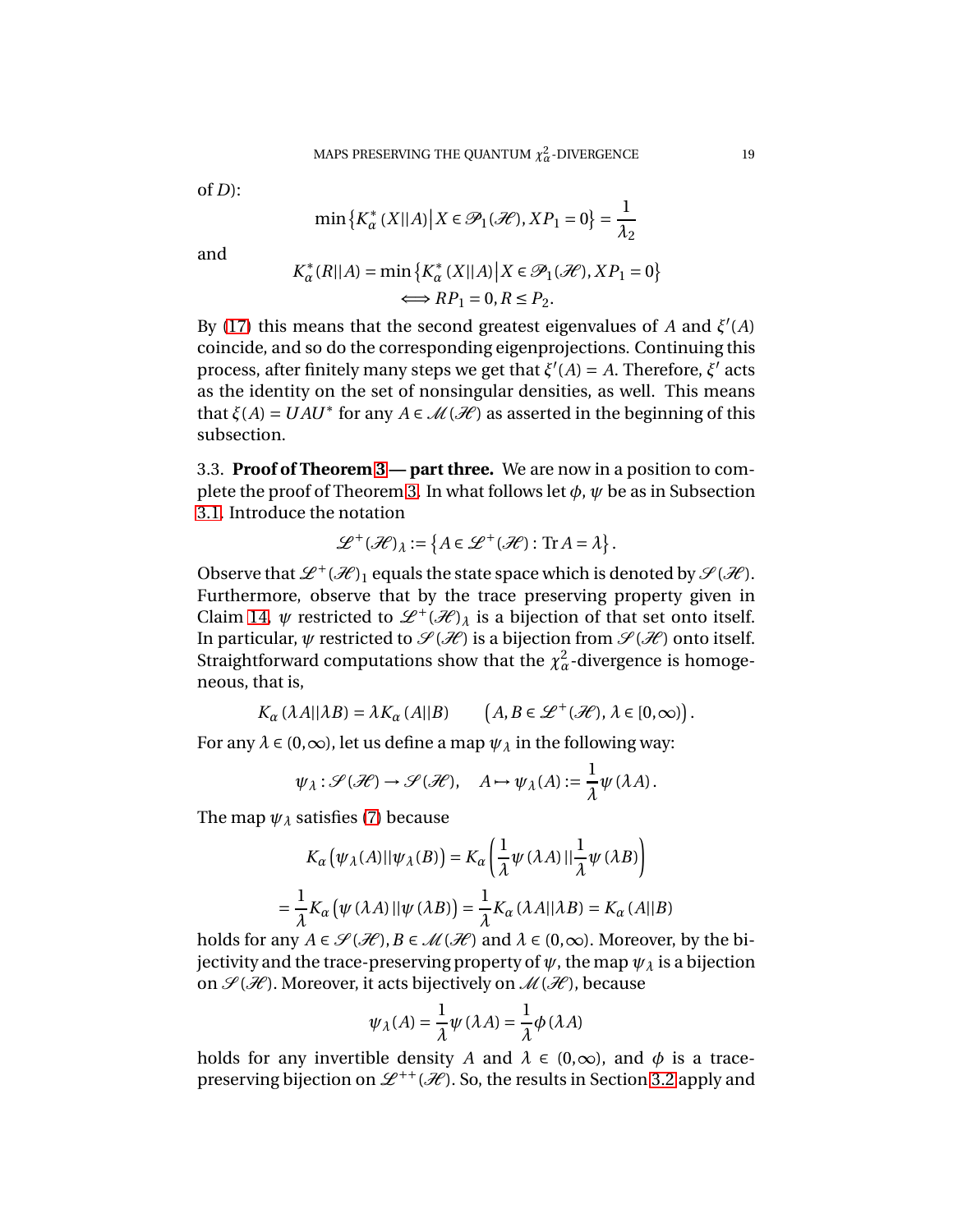for any  $\lambda \in (0,\infty)$  we have that there is a unitary or an antiunitary operator  $U_\lambda$  on  $\mathcal H$  such that

$$
\phi(\lambda A) = U_{\lambda}(\lambda A)U_{\lambda}^*
$$

holds for any nonsingular density operator  $A$  on  $H$ . We need to show that  $U_{\lambda}$  does not depend essentially on the parameter  $\lambda$  meaning that all  $U_\lambda$ 's induce the same similarity transformation. In order to verify this, fix positive real numbers  $\lambda$ ,  $\mu$ . Choose  $A, B \in \mathcal{M}(\mathcal{H})$ . We have

$$
K_{\alpha}(\lambda A||\mu B) = K_{\alpha}(\phi(\lambda A)||\phi(\mu B)) = K_{\alpha}\left(U_{\lambda}(\lambda A)U_{\lambda}^{*}||U_{\mu}(\mu B)U_{\mu}^{*}\right)
$$

from which we easily deduce that

$$
\text{Tr}\,B^{-\alpha}AB^{\alpha-1}A = \text{Tr}\,U_{\mu}B^{-\alpha}U_{\mu}^*U_{\lambda}AU_{\lambda}^*U_{\mu}B^{\alpha-1}U_{\mu}^*U_{\lambda}AU_{\lambda}^*
$$

holds for any  $A, B \in \mathcal{M}(\mathcal{H})$ . Denoting  $V = U^*_{\mu} U_{\lambda}$  we have

$$
\text{Tr}\,B^{-\alpha}AB^{\alpha-1}A = \text{Tr}\,B^{-\alpha}VAV^*B^{\alpha-1}VAV^*
$$

for all  $A, B \in \mathcal{M}(\mathcal{H})$ . Fix  $B \in \mathcal{M}(\mathcal{H})$ . Then, first for all  $A \in \mathcal{M}(\mathcal{H})$  and then for all  $A \in \mathcal{L}^{++}(\mathcal{H})$  and finally for all  $A \in \mathcal{L}^{+}(\mathcal{H})$  we have

$$
\operatorname{Tr} B^{-\alpha} A B^{\alpha-1} A = \operatorname{Tr} (V^* B^{-\alpha} V) A (V^* B^{\alpha-1} V) A.
$$

Linearizing this equality, i.e., writing  $A + A'$  in the place of  $A$  we infer that the equality

$$
\text{Tr}\,B^{-\alpha}AB^{\alpha-1}A' + \text{Tr}\,B^{-\alpha}A'B^{\alpha-1}A
$$

$$
= \text{Tr}(V^*B^{-\alpha}V)A(V^*B^{\alpha-1}V)A' + \text{Tr}(V^*B^{-\alpha}V)A'(V^*B^{\alpha-1}V)A
$$

is valid for any  $A, A' \in \mathcal{L}^+(\mathcal{H})$ . We can rewrite this in the following way:

$$
\operatorname{Tr}\left(B^{-\alpha}AB^{\alpha-1} + B^{\alpha-1}AB^{-\alpha}\right)A'
$$

$$
= \operatorname{Tr}\left((V^*B^{-\alpha}V)A(V^*B^{\alpha-1}V) + (V^*B^{\alpha-1}V)A(V^*B^{-\alpha}V)\right)A'
$$

for any  $A, A' \in \mathcal{L}^+(\mathcal{H})$  and then for any  $A, A' \in \mathcal{L}(\mathcal{H})$ , too (every operator is a linear combination of positive semidefinite ones). It easily follows that

$$
B^{-\alpha}AB^{\alpha-1} + B^{\alpha-1}AB^{-\alpha}
$$
  
=  $(V^*B^{-\alpha}V)A(V^*B^{\alpha-1}V) + (V^*B^{\alpha-1}V)A(V^*B^{-\alpha}V)$ 

holds for any  $A \in \mathcal{L}(\mathcal{H})$  and  $B \in \mathcal{M}(\mathcal{H})$ . It is easy to see that, plugging  $B^{-1}/\text{Tr} B^{-1}$  into the place of *B*, we next have

$$
B^{\alpha}AB^{1-\alpha} + B^{1-\alpha}AB^{\alpha} = (V^*B^{\alpha}V)A(V^*B^{1-\alpha}V) + (V^*B^{1-\alpha}V)A(V^*B^{\alpha}V)
$$

for any  $A \in \mathcal{L}(\mathcal{H})$  and for any  $B \in \mathcal{L}^{++}(\mathcal{H})$  and then for any  $B \in \mathcal{L}^{+}(\mathcal{H})$ , too. Assume  $0 < \alpha < 1$ . Then it follows that for any projection P on H we have

$$
2PAP = 2(V^*PV)A(V^*PV) \qquad (A \in \mathcal{L}(\mathcal{H})).
$$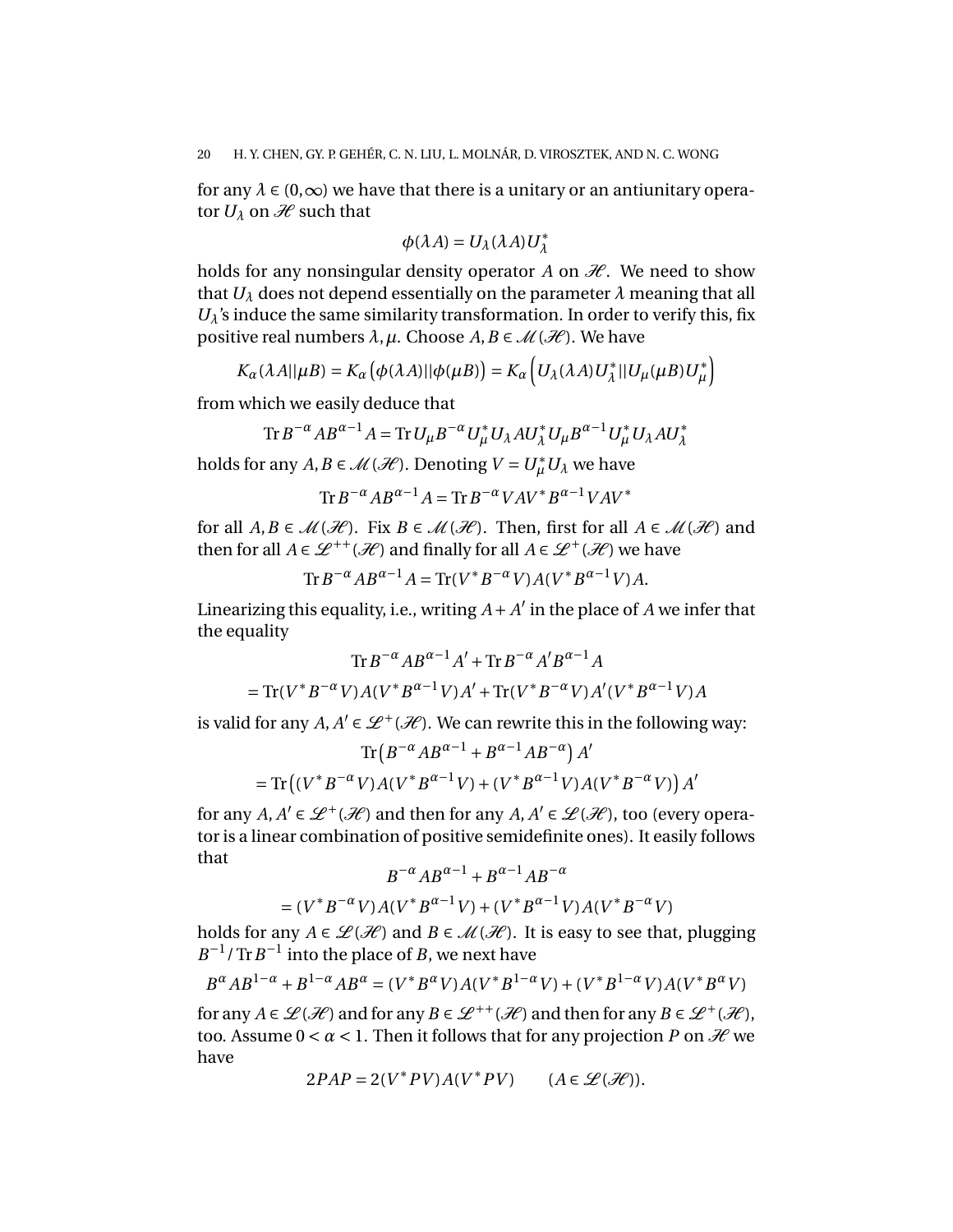This easily implies that  $P = V^*PV$  for all projections P on  $H$ . This further gives that *V* equals the identity multiplied by a complex number of modulus 1. It follows that  $U_{\lambda}$ ,  $U_{\mu}$  are linearly dependent for any  $\lambda$ ,  $\mu$  and hence they induce the same unitary or antiunitary similarity transformation. The argument is similar but simpler in the case where  $\alpha$  is either 0 or 1. Consequently, we have a unitary or antiunitary operator *U* on  $\mathcal{H}$ such that

$$
\phi(A) = UAU^* \qquad (A \in \mathcal{L}^{++}(\mathcal{H})).
$$

This completes the proof of our main result Theorem [3.](#page-5-0)

3.4. **The sketches of the proofs of Propositions [4](#page-5-1) and [5.](#page-5-2)** This subsection is devoted to give the sketches of the proofs of our results concerning bijective maps preserving the  $\chi^2_\alpha$ -divergence on the cone of all positive semidefinite operators or on the state space.

First, we consider Proposition [4.](#page-5-1) Let  $\phi$  be the map given there. We observe that a positive semidefinite operator *B* on  $\mathcal{H}$  is nonsingular if and only if we have  $K_{\alpha}(A||B) < \infty$  for every  $A \in \mathcal{L}^+(\mathcal{H})$ . Thus we infer that

$$
\phi\big(\mathcal{L}^{++}(\mathcal{H})\big)=\mathcal{L}^{++}(\mathcal{H}).
$$

Clearly, the restriction  $\phi_{|\mathscr{L}^{++}(\mathscr{H})}$  satisfies the conditions of Theorem [3,](#page-5-0) hence we have a unitary or an antiunitary operator  $U: \mathcal{H} \to \mathcal{H}$  such that

$$
\phi(A) = UAU^* \qquad \left(A \in \mathcal{L}^{++}(\mathcal{H})\right).
$$

Next, we observe that using the same argument as in the proof of Claim [9,](#page-9-1) we can show that for  $A \in \mathcal{L}^+(\mathcal{H})$ ,  $\{A_n\}_{n=1}^{\infty} \subset \mathcal{L}^{++}(\mathcal{H})$  with  $\lim_{n\to\infty} A_n =$ *A*, we have that  ${\{\phi(A_n)\}}_{n\in\mathbb{N}}$  is convergent. Let  $L = \lim_{n\to\infty} {\phi(A_n)}$ . To see that  $L = \phi(A)$ , for any  $B \in \mathcal{L}^{++}(\mathcal{H})$  we compute

$$
K_{\alpha}(L||\phi(B)) = \lim_{n \to \infty} K_{\alpha}(\phi(A_n)||\phi(B))
$$
  
= 
$$
\lim_{n \to \infty} K_{\alpha}(A_n||B) = K_{\alpha}(A||B) = K_{\alpha}(\phi(A)||\phi(B))
$$

which, by Lemma [8,](#page-8-2) implies that  $\phi(A) = L$ . (Note that this does not give the continuity of  $\phi$  on  $\mathcal{L}^+(\mathcal{H})$ .) Hence we obtain

$$
\phi(A) = \lim_{n \to \infty} \phi(A_n) = \lim_{n \to \infty} U A_n U^* = U A U^*
$$

for any  $A \in \mathcal{L}^+(\mathcal{H})$  with some given unitary or antiunitary operator U on  $H$ . This proves the statement in Proposition [4.](#page-5-1)

As for Proposition [5,](#page-5-2) let  $\phi$  be the map given there. As above, we can easily deduce that

$$
\phi(\mathcal{M}(\mathcal{H})) = \mathcal{M}(\mathcal{H})
$$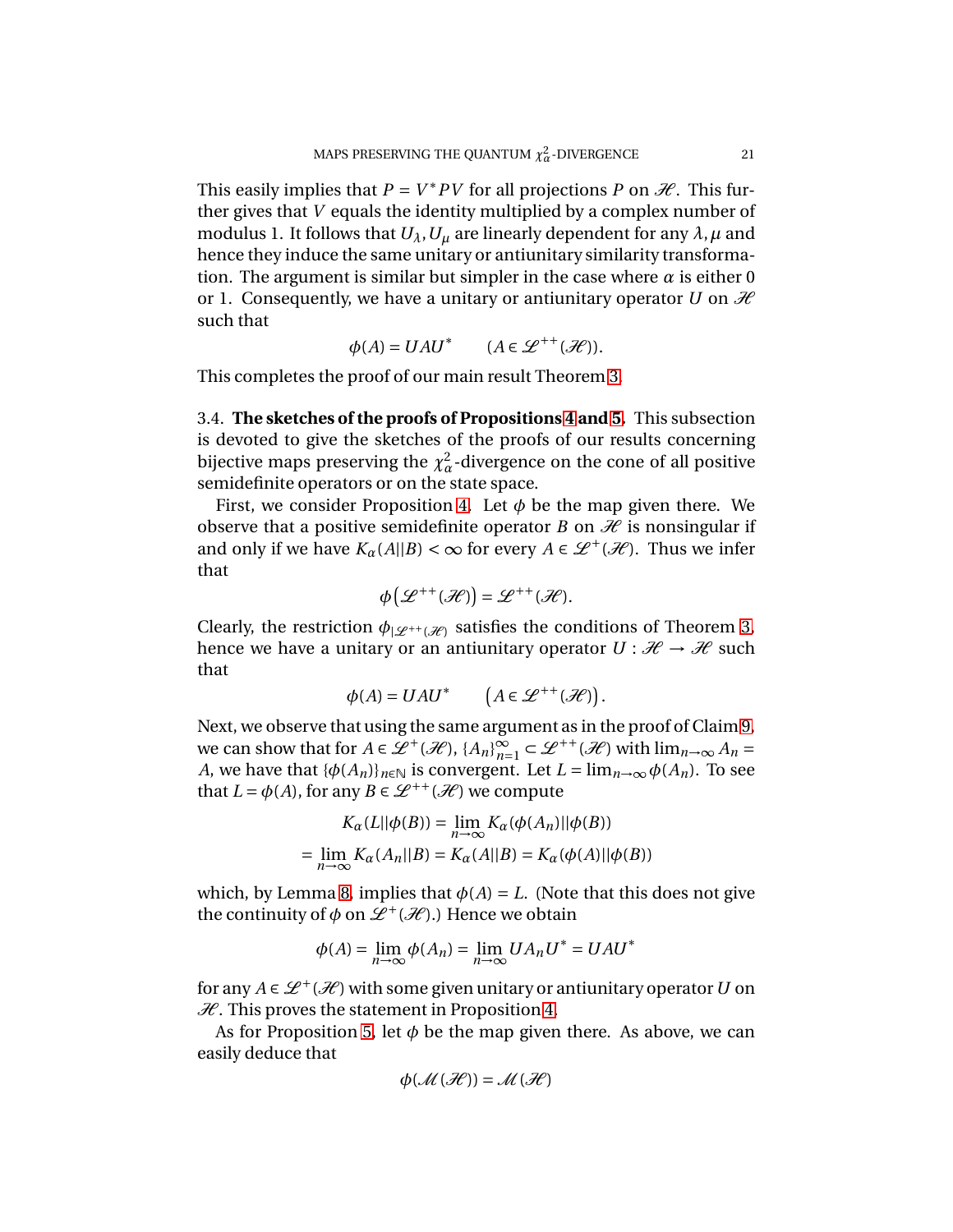and that  $\phi$  satisfies [\(7\)](#page-13-2). Therefore, by the results of Subsection [3.2,](#page-13-4) we have a unitary or an antiunitary transformation  $U: \mathcal{H} \to \mathcal{H}$  with

$$
\phi(A) = UAU^* \qquad (A \in \mathcal{M}(\mathcal{H})).
$$

The proof can now be completed in a way very similar to the last part of the proof of Proposition [4.](#page-5-1)

# 4. CONCLUSION, OPEN PROBLEMS

Above we have proven that any bijective map on any of the convex sets  $L^{++}(\mathcal{H}), L^+(\mathcal{H}), \mathcal{S}(\mathcal{H})$  which preserve the  $\chi^2_\alpha$ -divergence is a unitary or an antiunitary similarity transformation. This gives the somewhat surprising conclusion that although the quantity *Kα*(.||.) is highly nonlinear in its variables, the bijective maps which preserve it are linear, more accurately, affine automorphisms of the underlying convex sets.

We finish the paper with two very natural and exciting questions to which we do not have answers and hence we leave them as open problems. First, we ask if the bijectivity assumptions in our results above can be relaxed. Second, what is the structure of those bijective maps on the sets  $\mathscr{L}^{++}(\mathscr{H})$ ,  $\mathscr{L}^{+}(\mathscr{H})$ ,  $\mathscr{S}(\mathscr{H})$  which preserve a general  $\chi^2$ -divergence given in (10) on page 122201-3 in [\[15\]](#page-22-5). The arguments we have presented in this paper may convince the reader that those questions are most probably difficult and hence rather challenging and may therefore be the targets of further investigations.

#### **REFERENCES**

- <span id="page-21-7"></span><span id="page-21-1"></span>[1] E. Carlen, *Trace inequalities and quantum entropy: an introductory course,* Contemp. Math. **529** (2010), 73–140.
- [2] Gy. P. Gehér, *An elementary proof for the non-bijective version of Wigner's theorem,* Phys. Lett. A **378** (2014), 2054–2057.
- <span id="page-21-3"></span>[3] F. Hansen, *Convexity of quantum χ* 2 *-divergence,* Proc. Natl. Acad. Sci. USA **108** (2011), 10078–10080.
- <span id="page-21-6"></span>[4] F. Hiai, M. Mosonyi, D. Petz and C. Bény, *Quantum f -divergences and error correction,* Rev. Math. Phys. **23** (2011), 691–747.
- <span id="page-21-4"></span>[5] F. Hiai and D. Petz, *From quasi-entropy to various quantum information quantities,* Publ. Res. Inst. Math. Sci. **48** (2012), 525–542.
- <span id="page-21-5"></span>[6] A. Jenˇcová, *Reversibility conditions for quantum operations,* Rev. Math. Phys. **24** (2012), 1250016, 26 pp.
- <span id="page-21-0"></span>[7] L. Molnár, *Selected Preserver Problems on Algebraic Structures of Linear Operators and on Function Spaces,* Lecture Notes in Mathematics, Vol. 1895, p. 236, Springer, 2007.
- <span id="page-21-8"></span>[8] L. Molnár, *Maps on states preserving the relative entropy,* J. Math. Phys. **49,** 032114 (2008).
- <span id="page-21-2"></span>[9] L. Molnár, *Maps on the positive definite cone of a C*<sup>∗</sup> *-algebra preserving certain quasi-entropies,* J. Math. Anal. Appl. **447** (2017), 206–221.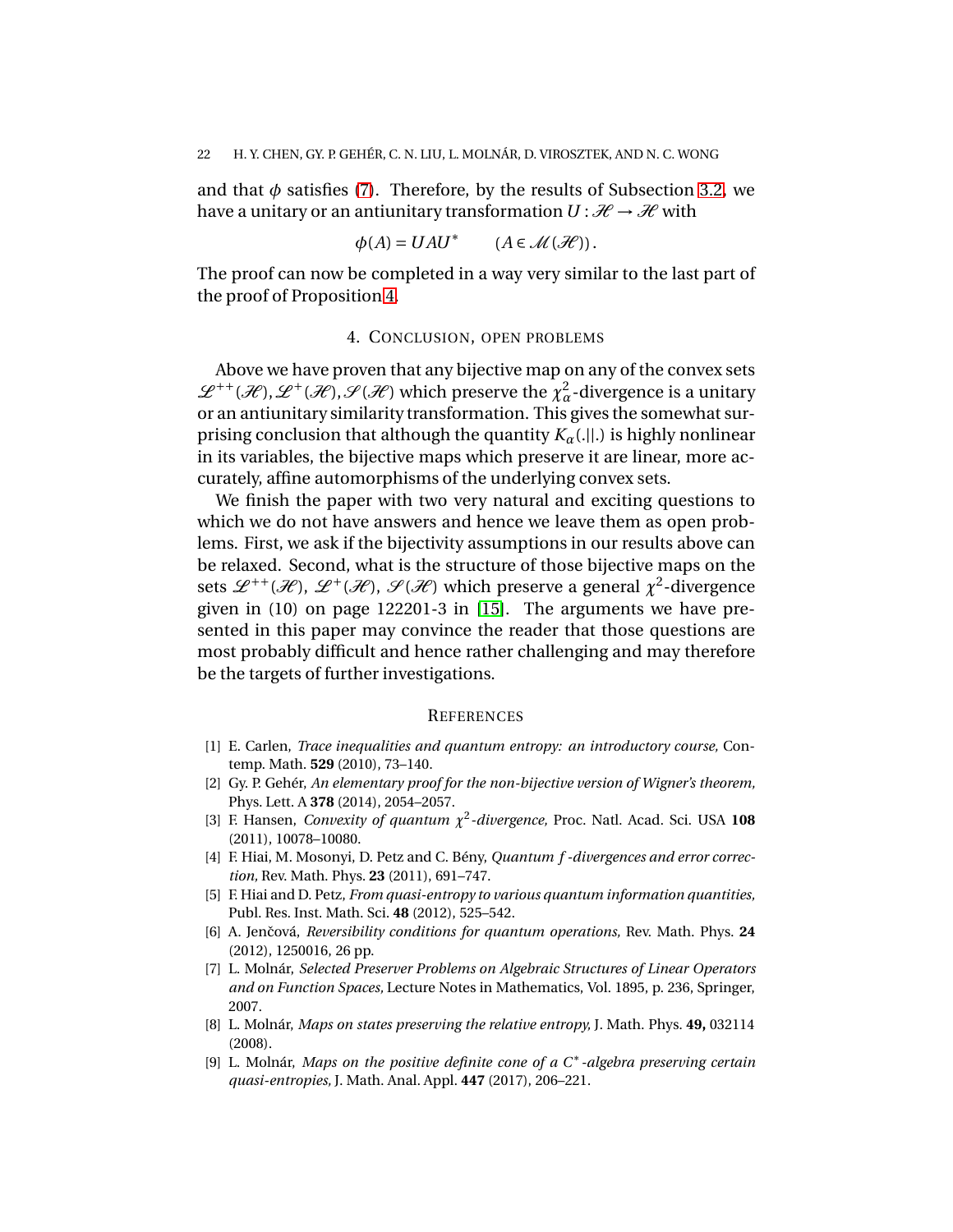- <span id="page-22-6"></span>[10] L. Molnár and G. Nagy, *Isometries and relative entropy preserving maps on density operators,* Linear Multilinear Algebra **60,** (2012), 93–108.
- <span id="page-22-1"></span>[11] L. Molnár, G. Nagy and P. Szokol, *Maps on density operators preserving quantum f -divergences,* Quantum Inf. Process. **12** (2013), 2309–2323.
- <span id="page-22-3"></span><span id="page-22-0"></span>[12] L. Molnár, J. Pitrik and D. Virosztek, *Maps on positive definite matrices preserving Bregman and Jensen divergences,* Linear Algebra Appl. **495** (2016), 174–189.
- <span id="page-22-7"></span>[13] L. Molnár and P. Szokol, *Maps on states preserving the relative entropy II,* Linear Algebra Appl. **432** (2010), 3343–3350.
- [14] D. Petz and C. Ghinea, *Introduction to quantum Fisher information,* in Quantum probability and related topics, 261–281, QP-PQ: Quantum Probab. White Noise Anal., 27, World Sci. Publ., Hackensack, NJ, 2011.
- <span id="page-22-5"></span>[15] K. Temme, M.J. Kastoryano, M.B. Ruskai, M.M. Wolf and F. Verstraete, *The χ* 2  *divergence and mixing times of quantum Markov processes,*J. Math. Phys. **51** (2010), 122201, 19 pp.
- <span id="page-22-8"></span><span id="page-22-4"></span>[16] K. Temme and F. Verstraete, *Quantum chi-squared and goodness of fit testing,* J. Math. Phys. **56** (2015), 012202, 18 pp.
- [17] D. Virosztek, *Maps on quantum states preserving Bregman and Jensen divergences,* Lett. Math. Phys. **106** (2016), 1217–1234.
- <span id="page-22-2"></span>[18] D. Virosztek, *Quantum f-divergence preserving maps on positive semidefinite operators acting on finite dimensional Hilbert spaces,* Linear Algebra Appl. **501** (2016), 242–253.